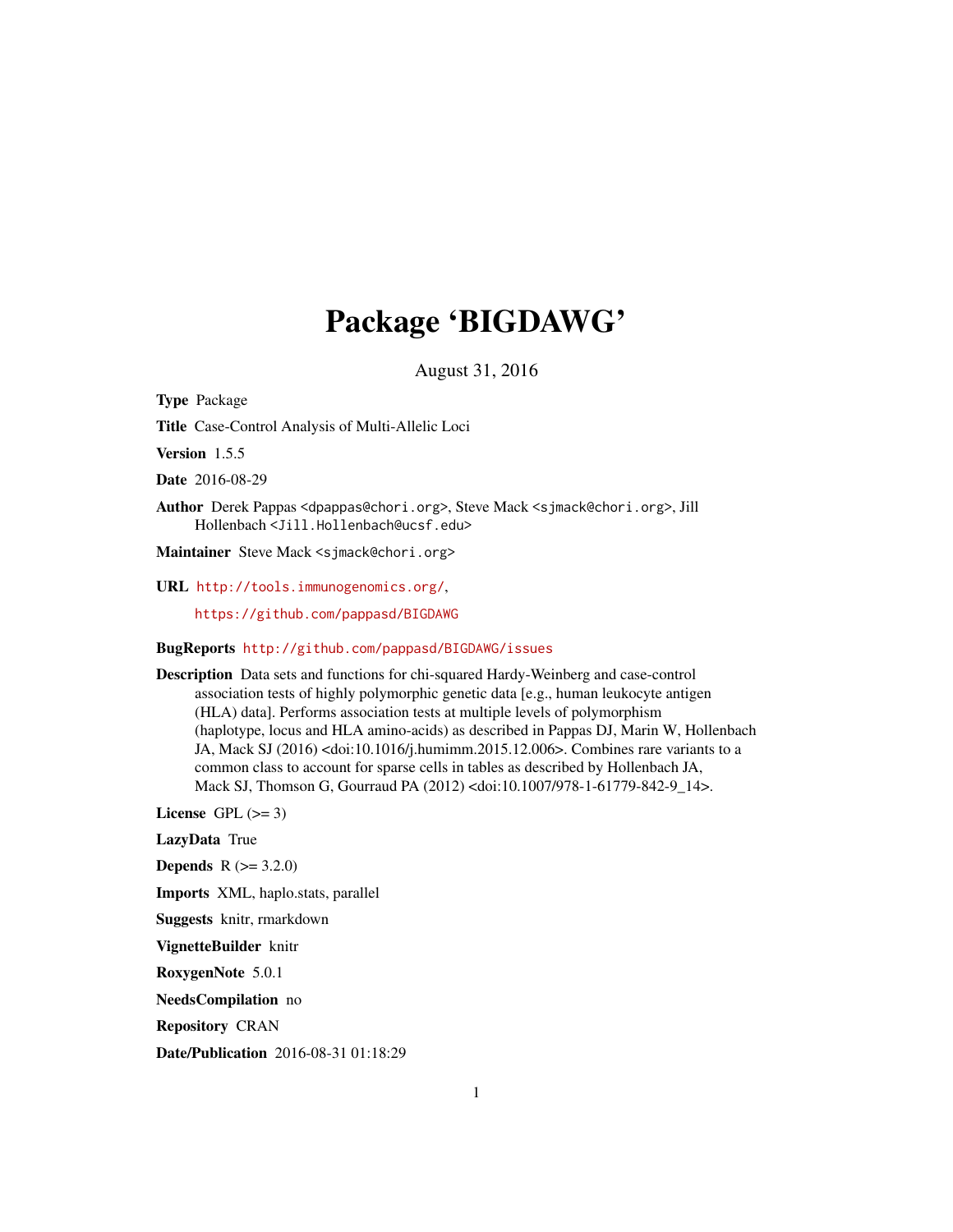# R topics documented:

|                                      | 3              |
|--------------------------------------|----------------|
|                                      | 3              |
|                                      | $\overline{4}$ |
|                                      | 5              |
|                                      | 5              |
|                                      | 6              |
|                                      | 6              |
|                                      | $\overline{7}$ |
|                                      | 8              |
|                                      | 9              |
|                                      | 9              |
|                                      | 10             |
|                                      | 10             |
|                                      | 11             |
|                                      | 11             |
|                                      | 12             |
|                                      | 12             |
|                                      | 13             |
|                                      | 13             |
| $ExonPtnAlign.Create               $ | 14             |
|                                      | 14             |
|                                      | 15             |
|                                      | 15             |
|                                      | 16             |
|                                      | 16             |
|                                      | 17             |
|                                      | 17             |
|                                      | 18             |
|                                      | 18             |
|                                      | 19             |
|                                      | 19             |
|                                      | 20             |
|                                      | 20             |
|                                      | 21             |
|                                      | 21             |
|                                      |                |
|                                      | 22             |
|                                      | 22             |
|                                      | 23             |
|                                      | 23             |
|                                      | 24             |
| PreCheck                             | 24             |
|                                      | 25             |
|                                      | 25             |
|                                      | 26             |
| UpdateRelease                        | 26             |
|                                      |                |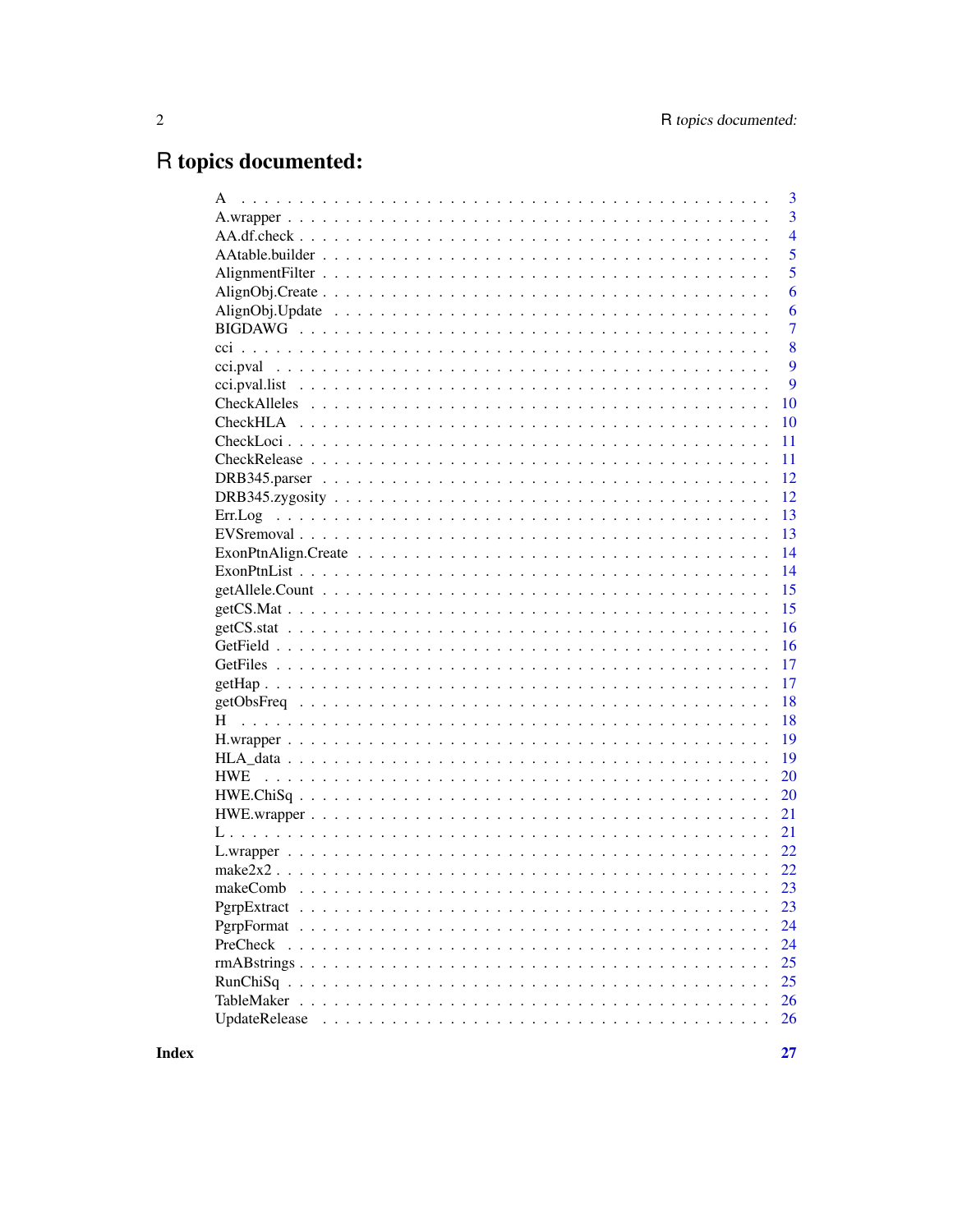This is the workhorse function for the amino acid analysis.

#### Usage

A(loci.ColNames, Locus, genos, grp, nGrp0, nGrp1, ExonAlign, Cores)

#### Arguments

| loci.ColNames | The column names of the loci being analyzed. |
|---------------|----------------------------------------------|
| Locus         | Locus being analyzed.                        |
| genos         | Genotype table.                              |
| grp           | Case/Control or Phenotype groupings.         |
| nGrp0         | Number of controls.                          |
| nGrp1         | Number of cases.                             |
| ExonAlign     | Exon protein alignment filtered for locus.   |
| Cores         | Number of cores to use for analysis.         |

#### Note

This function is for internal BIGDAWG use only.

A.wrapper *Amino Acid Wrapper*

#### Description

Wrapper function for amino acid analysis.

#### Usage

```
A.wrapper(nloci, loci, loci.ColNames, genos, grp, nGrp0, nGrp1, EPL, Cores,
 Output, Verbose)
```
<span id="page-2-0"></span>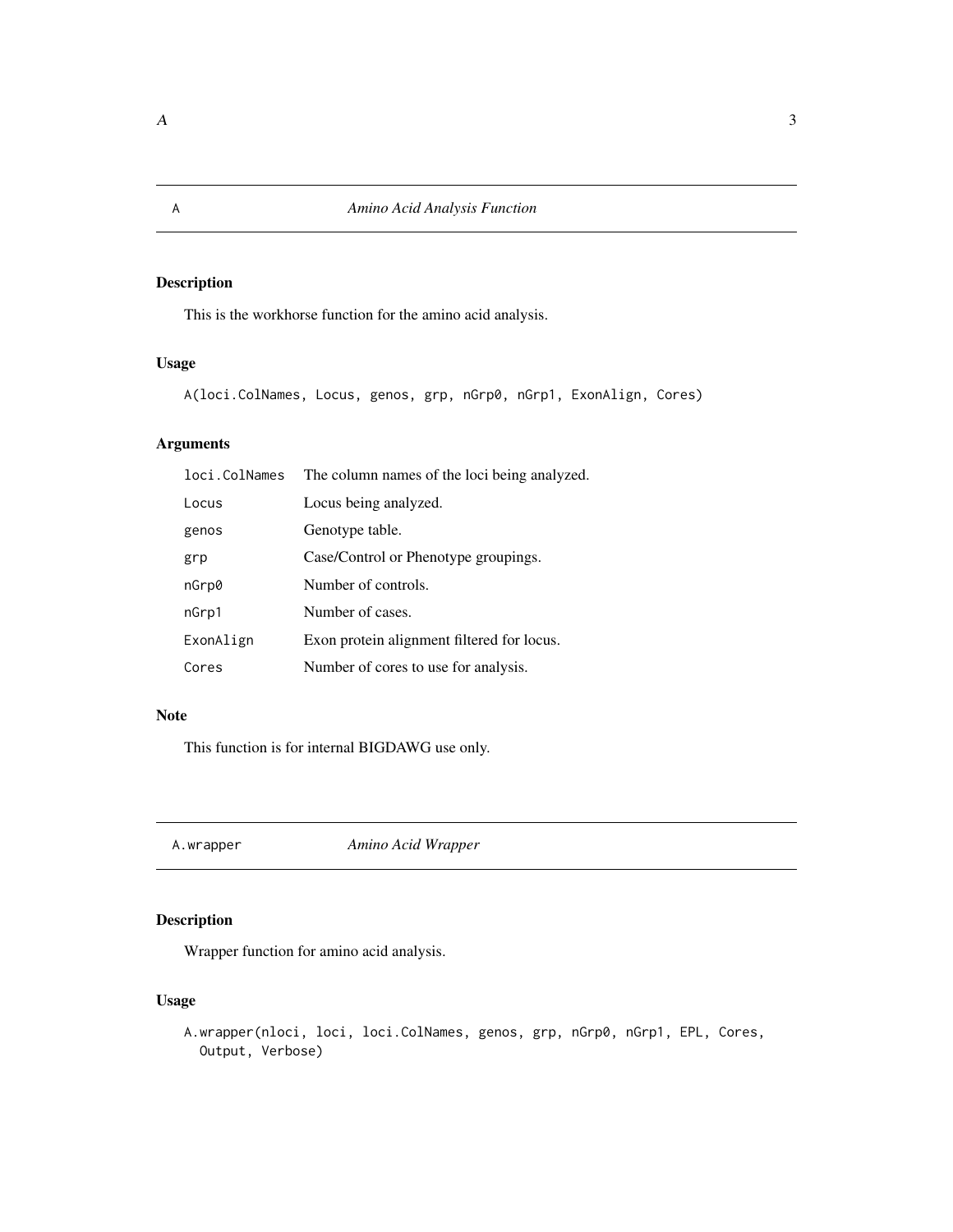#### Arguments

| nloci         | Number of loci being analyzed.                       |
|---------------|------------------------------------------------------|
| loci          | Loci being analyzed.                                 |
| loci.ColNames | The column names of the loci being analyzed.         |
| genos         | Genotype table.                                      |
| grp           | Case/Control or Phenotype groupings.                 |
| nGrp0         | Number of controls.                                  |
| nGrp1         | Number of cases.                                     |
| EPL           | Exon protein alignment.                              |
| Cores         | Number of cores to use for analysis.                 |
| Output        | Data return carryover from main BIGDAWG function     |
| Verbose       | Summary display carryover from main BIGDAWG function |

#### Note

This function is for internal BIGDAWG use only.

| Contingency Table Check<br>AA.df.check |
|----------------------------------------|
|----------------------------------------|

#### Description

Checks amino acid contingency table data frame to ensure required variation exists.

#### Usage

AA.df.check(x)

#### Arguments

x contingency table.

#### Note

<span id="page-3-0"></span>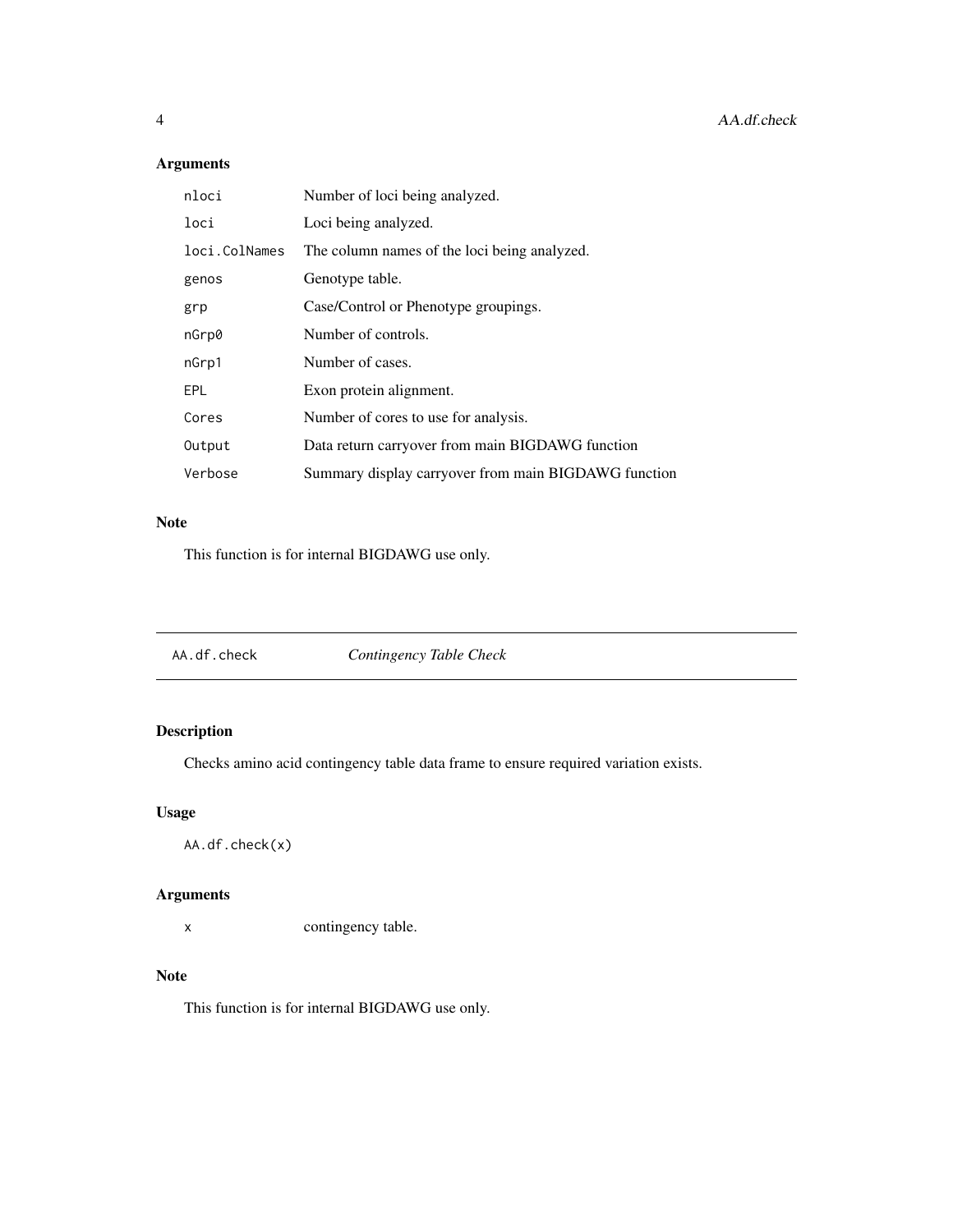<span id="page-4-0"></span>AAtable.builder *Amino Acid Contingency Table Build*

#### Description

Build Contingency Tables for Amino Acid Analysis.

#### Usage

```
AAtable.builder(x, y)
```
#### Arguments

| Filtered alignment list element. |
|----------------------------------|
| Phenotype groupings.             |

#### Note

This function is for internal BIGDAWG use only.

AlignmentFilter *Alignment Filter*

#### Description

Filter Protein Exon Alignment File for Specific Alleles.

#### Usage

```
AlignmentFilter(Align, Alleles, Locus)
```
#### Arguments

| Align   | Protein Alignment Object.     |
|---------|-------------------------------|
| Alleles | to be pulled.                 |
| Locus   | Locus to be filtered against. |

#### Note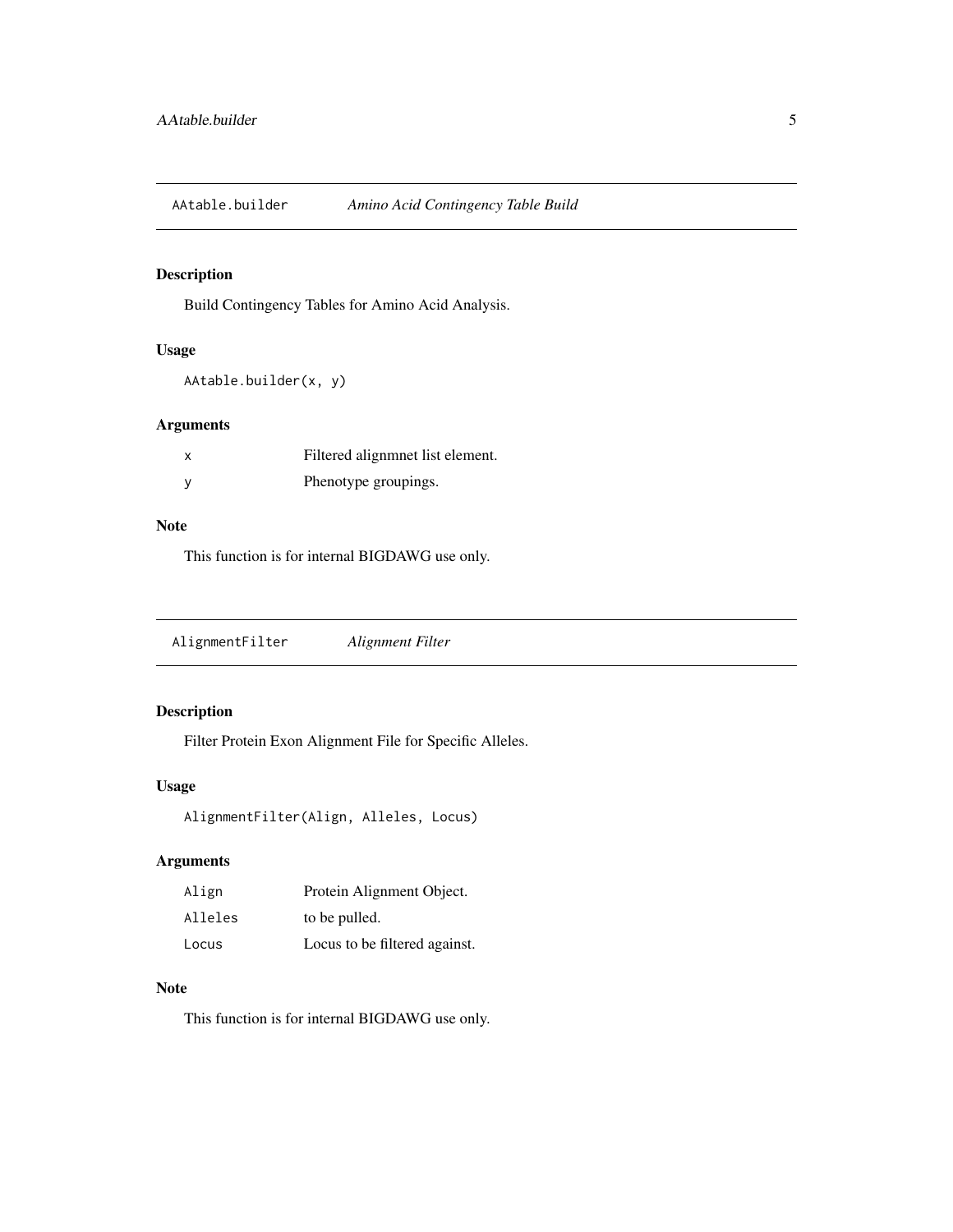<span id="page-5-0"></span>AlignObj.Create *Alignment Object Creator*

#### Description

Synthesize Object for Exon Protein Alignments.

#### Usage

AlignObj.Create(Loci, Release, RefTab)

#### Arguments

| Loci    | Loci to be bundled.                                          |
|---------|--------------------------------------------------------------|
| Release | IMGT/HLA database release version.                           |
| RefTab  | Data of reference exons used for protein alignment creation. |

#### Note

This function is for internal BIGDAWG use only.

AlignObj.Update *Updated Alignment Object Creator*

#### Description

Synthesize Object for Exon Protein Alignments.

#### Usage

AlignObj.Update(Loci, Release, RefTab)

#### Arguments

| Loci    | Loci to be bundled.                                          |
|---------|--------------------------------------------------------------|
| Release | IMGT/HLA database release version.                           |
| RefTab  | Data of reference exons used for protein alignment creation. |

#### Note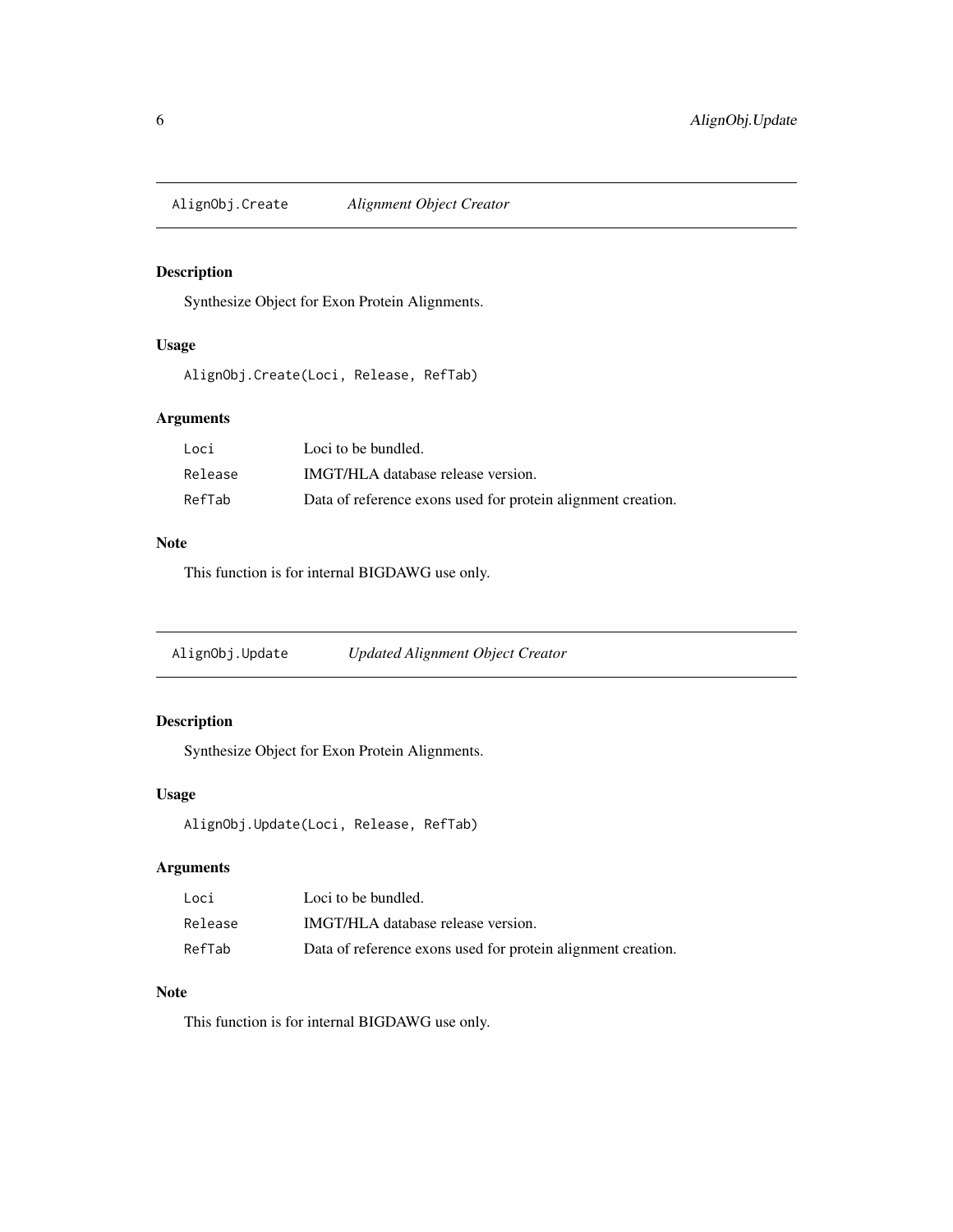<span id="page-6-0"></span>

This is the main wrapper function for each analysis.

#### Usage

```
BIGDAWG(Data, HLA = TRUE, Run.Tests, Loci.Set, All.Pairwise = FALSE,
  Trim = FALSE, Res = 2, EVS.rm = FALSE, Missing = 2, Cores.Lim = 1L,
 Results.Dir, Return = FALSE, Output = TRUE, Verbose = TRUE)
```
#### Arguments

| Data         | Name of the genotype data file.                                                 |
|--------------|---------------------------------------------------------------------------------|
| <b>HLA</b>   | Logical indicating whether data is HLA class I/II genotyping data only.         |
| Run. Tests   | Specifics which tests to run.                                                   |
| Loci.Set     | Input list defining which loci to use for analyses (combinations permitted).    |
| All.Pairwise | Logical indicating whether all pairwise.                                        |
| Trim         | Logical indicating if HLA alleles should be trimmed to a set resolution.        |
| Res          | Numeric setting what desired resolution to trim HLA alleles.                    |
| EVS.rm       | Logical indicating if expression variant suffixes should be removed.            |
| Missing      | Numeric setting allowable missing data for running analysis (may use "ignore"). |
| Cores.Lim    | Interger setting the number of cores accessible to BIGDAWG (Windows, Cores      |
|              | $= 1L$ ).                                                                       |
| Results.Dir  | Optional, full path directory name for BIGDAWG output.                          |
| Return       | Logical Should analysis results be returned back to console.                    |
| Output       | Logical Should analysis results be written to output directory as text files.   |
| Verbose      | Logical Should a summary of each analysis be displayed.                         |

#### Examples

### The following examples use the synthetic data set bundled with BIGDAWG

```
# Haplotype analysis with no missing genotypes for two loci
# Significant haplotypic association with phenotype
BIGDAWG(Data="HLA_data", Run.Tests="H", Missing=0, Loci.Set=list(c("DRB1","DQB1")))
```

```
# Hardy-Weinberg and Locus analysis ignoring missing data
# Significant locus associations with phenotype at all but DQB1
BIGDAWG(Data="HLA_data", Run.Tests=c("HWE","L"), Missing="ignore")
```

```
# Hardy-Weinberg analysis trimming data to 2-Field resolution
# Significant locus deviation at DQB1
BIGDAWG(Data="HLA_data", Run.Tests="HWE", Trim=TRUE, Res=2)
```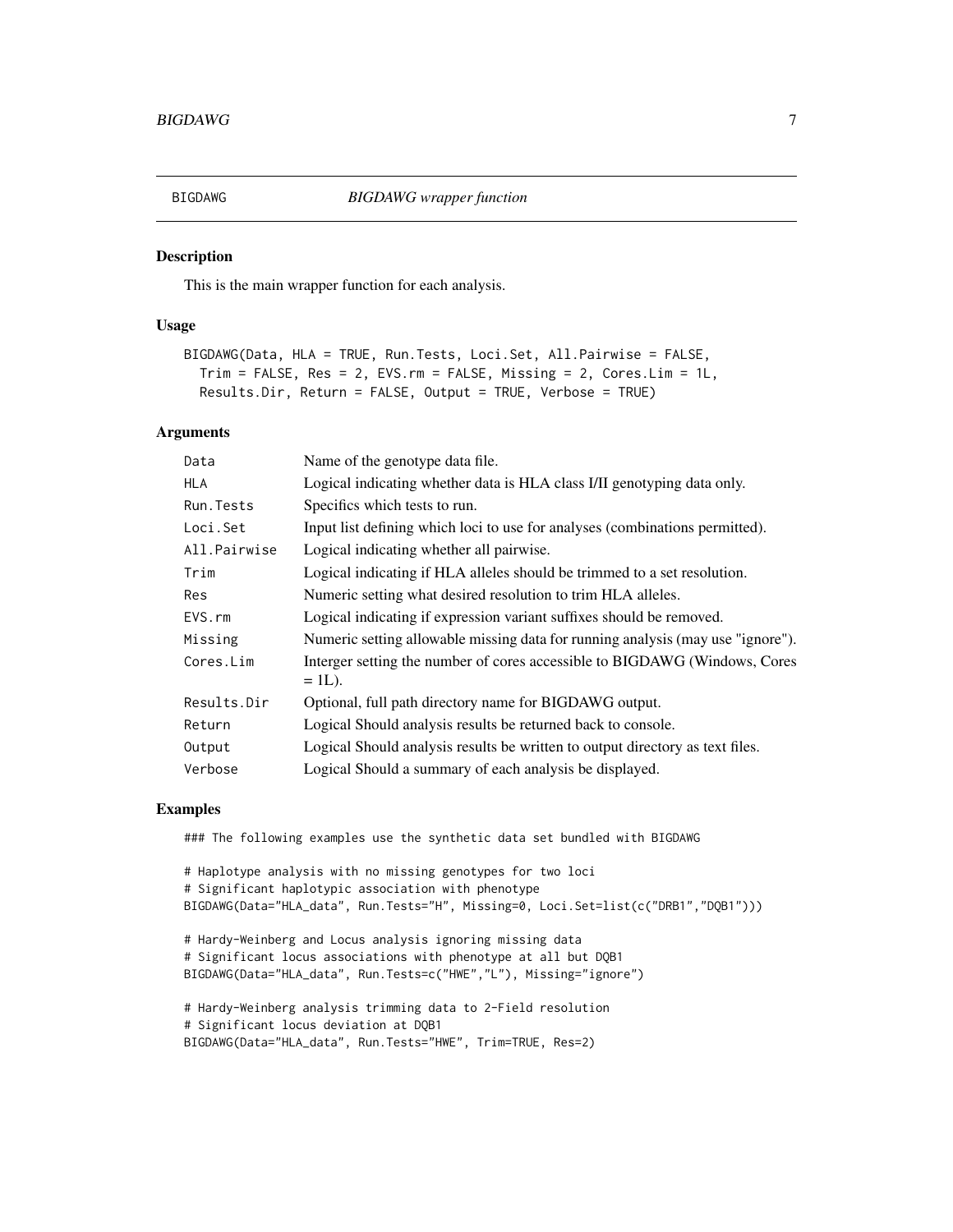cci function port epicalc version 2.15.1.0 (Virasakdi Chongsuvivatwong, 2012)

#### Usage

```
cci(caseexp, controlex, casenonex, controlnonex, cctable = NULL,
  graph = TRUE, design = "cohort", main, xlab, ylab, xaxis, yaxis,
  alpha = 0.05, fisher.or = FALSE, exact.ci.or = TRUE, decimal = 2)
```
#### Arguments

| caseexp      | Number of cases exposed                                                                        |
|--------------|------------------------------------------------------------------------------------------------|
| controlex    | Number of controls exposed                                                                     |
| casenonex    | Number of cases not exosed                                                                     |
| controlnonex | Number of controls not exposed                                                                 |
| cctable      | A 2-by-2 table. If specified, will supercede the outcome and exposure variables                |
| graph        | If TRUE (default), produces an odds ratio plot                                                 |
| design       | Specification for graph; can be "case control", "case-control", "cohort" or "prospec-<br>tive" |
| main         | main title of the graph                                                                        |
| xlab         | label on X axis                                                                                |
| ylab         | label on Y axis                                                                                |
| xaxis        | two categories of exposure in graph                                                            |
| yaxis        | two categories of outcome in graph                                                             |
| alpha        | level of significance                                                                          |
| fisher.or    | whether odds ratio should be computed by the exact method                                      |
| exact.ci.or  | whether confidence limite of the odds ratio should be computed by the exact<br>method          |
| decimal      | number of decimal places displayed                                                             |

#### Note

<span id="page-7-0"></span>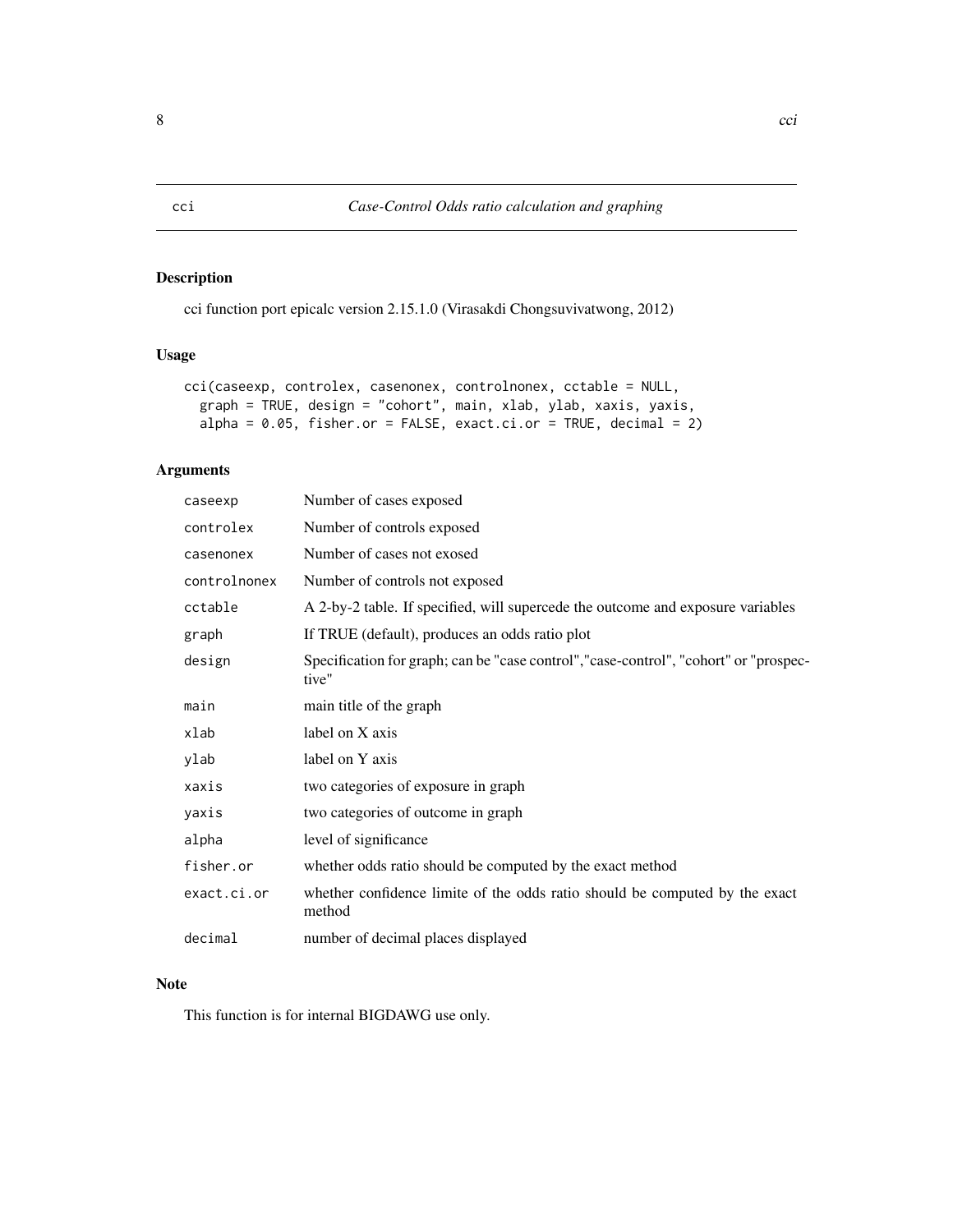<span id="page-8-0"></span>

Calculates odds ratio and pvalues from 2x2 table

#### Usage

cci.pval(x)

#### Arguments

x List of 2x2 matrices for calculation, output of TableMaker.

#### Note

This function is for internal BIGDAWG use only.

cci.pval.list *Case Control Odds Ratio Calculation from Epicalc list variation*

#### Description

Variation of the cci.pvalue function

#### Usage

cci.pval.list(x)

#### Arguments

x List of 2x2 matrices to apply the cci.pvalue function. List output of TableMaker.

#### Note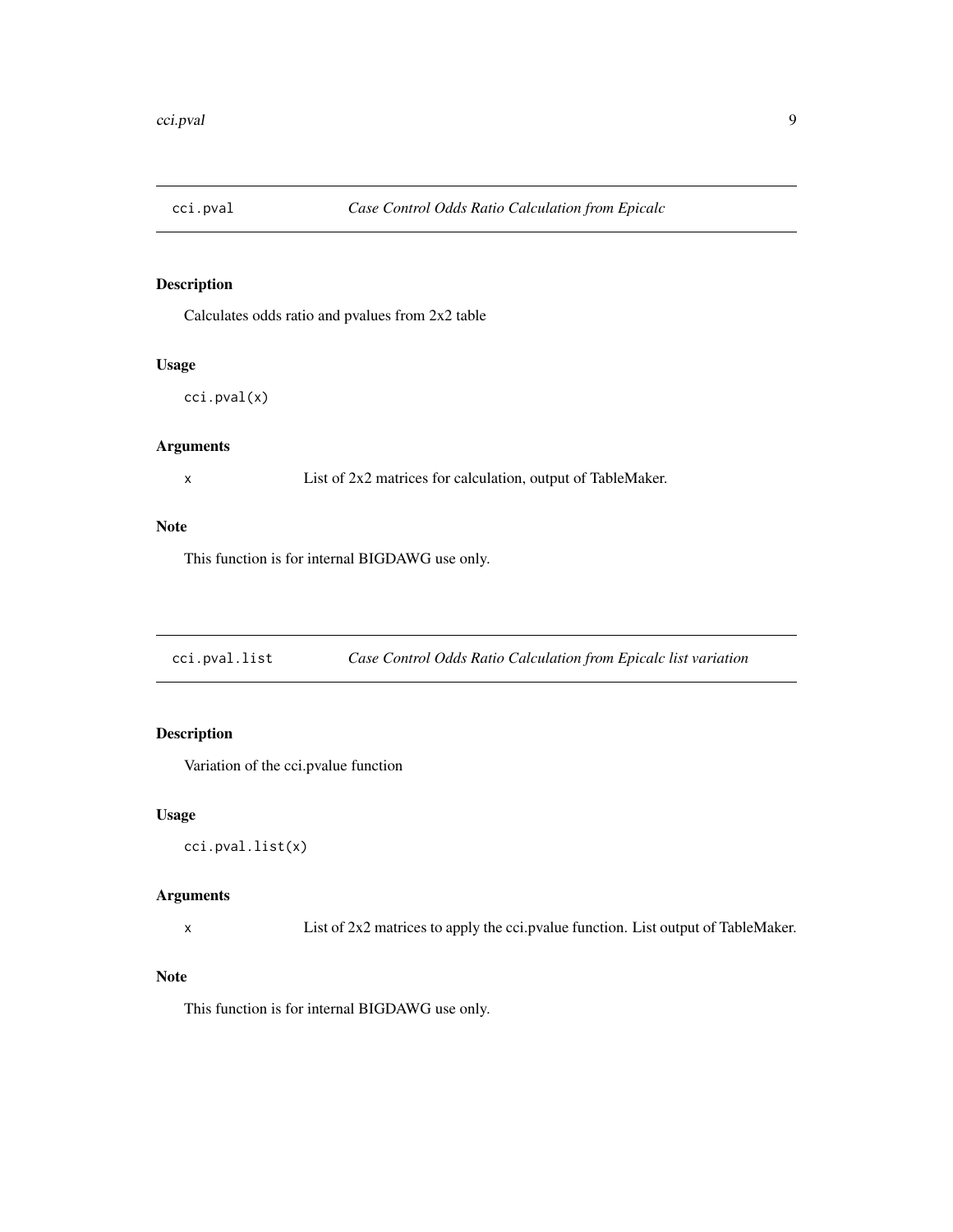<span id="page-9-0"></span>

Checks available alleles against data to ensure complete overlap.

#### Usage

CheckAlleles(x, y, z1, z2)

#### Arguments

| $\mathsf{x}$ | Exon protein list alignment object. |
|--------------|-------------------------------------|
|              | Genotypes from data file            |
| 71           | loci in data file                   |
| 72           | Genotype column names               |

#### Note

This function is for internal BIGDAWG use only.

CheckHLA *HLA formatting check*

#### Description

Checks data to see if HLA data is properly formatted.

#### Usage

CheckHLA(x)

#### Arguments

x All columns of HLA genotyping data.

#### Note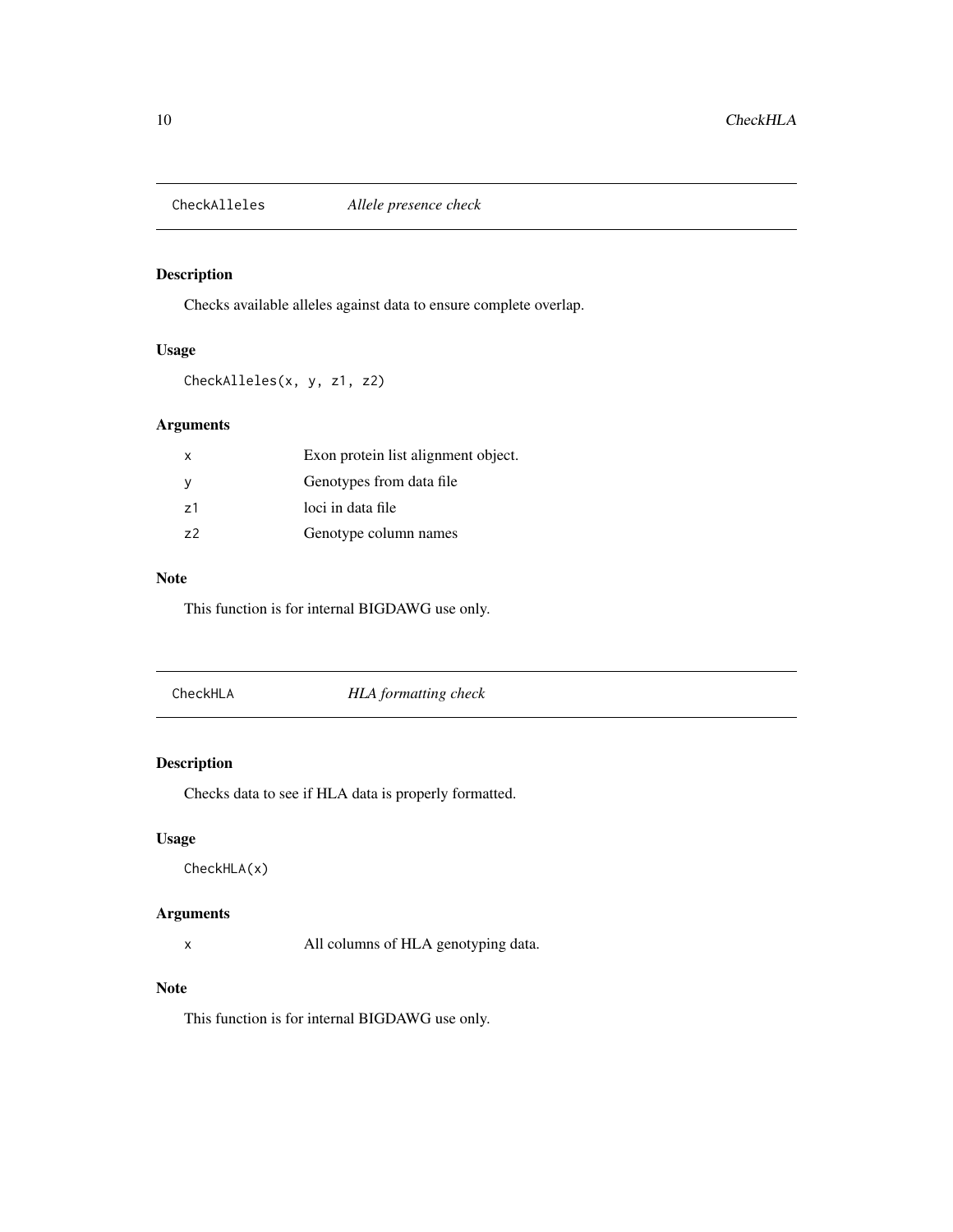<span id="page-10-0"></span>

Checks available loci against data specific to ensure complete overlap.

#### Usage

CheckLoci(x, y)

#### Arguments

| Loci available in exon protein list alignment object. |
|-------------------------------------------------------|
| Unique column names                                   |

#### Note

This function is for internal BIGDAWG use only.

#### Description

This updates the protein aligment used in checking HLA loci and alleles as well as in the amino acid analysis.

#### Usage

CheckRelease(Package =  $T$ , Alignment =  $T$ , Output =  $F$ )

#### Arguments

| Package   | Logical to check for BIGDAWG package versions                                             |
|-----------|-------------------------------------------------------------------------------------------|
| Alignment | Logical to check the IMGT/HLA database version for the alignment bundled<br>with BIGDAWG. |
| Output    | Should any error be written to a file                                                     |

#### Note

Requires active internet connection.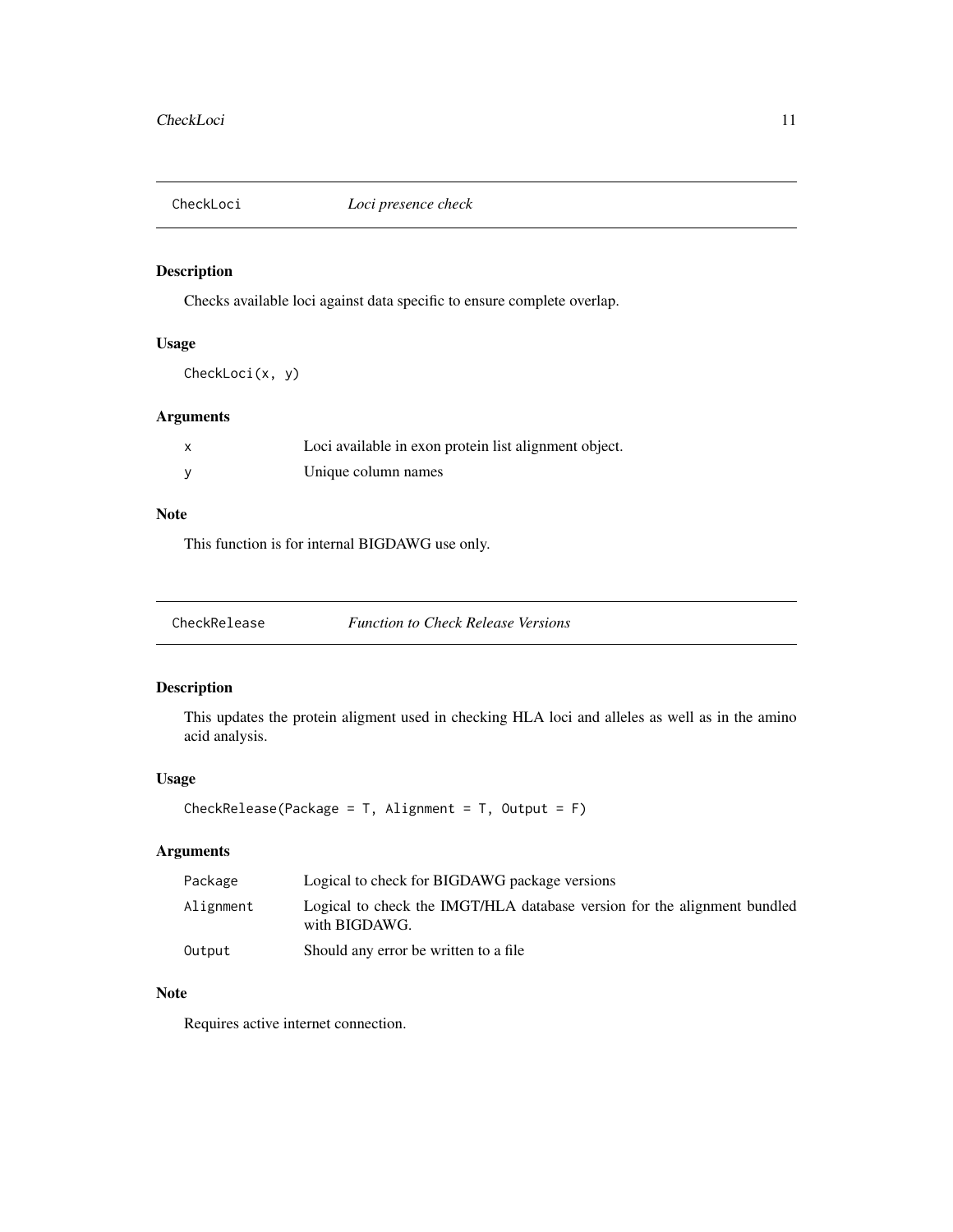<span id="page-11-0"></span>

Separates DRB345 column pair into separate columns for each locus

#### Usage

```
DRB345.parser(Tab)
```
#### Arguments

Tab Data frame of sampleIDs, phenotypes, and genotypes

#### Note

This function is for internal BIGDAWG use only.

DRB345.zygosity *DRB345 haplotype zygosity checker*

#### Description

Checks DR haplotypes for correct zygosity and flags unanticipated haplotypes

#### Usage

```
DRB345.zygosity(x)
```
#### Arguments

x Row of data set data frame following DRB345 parsing

#### Note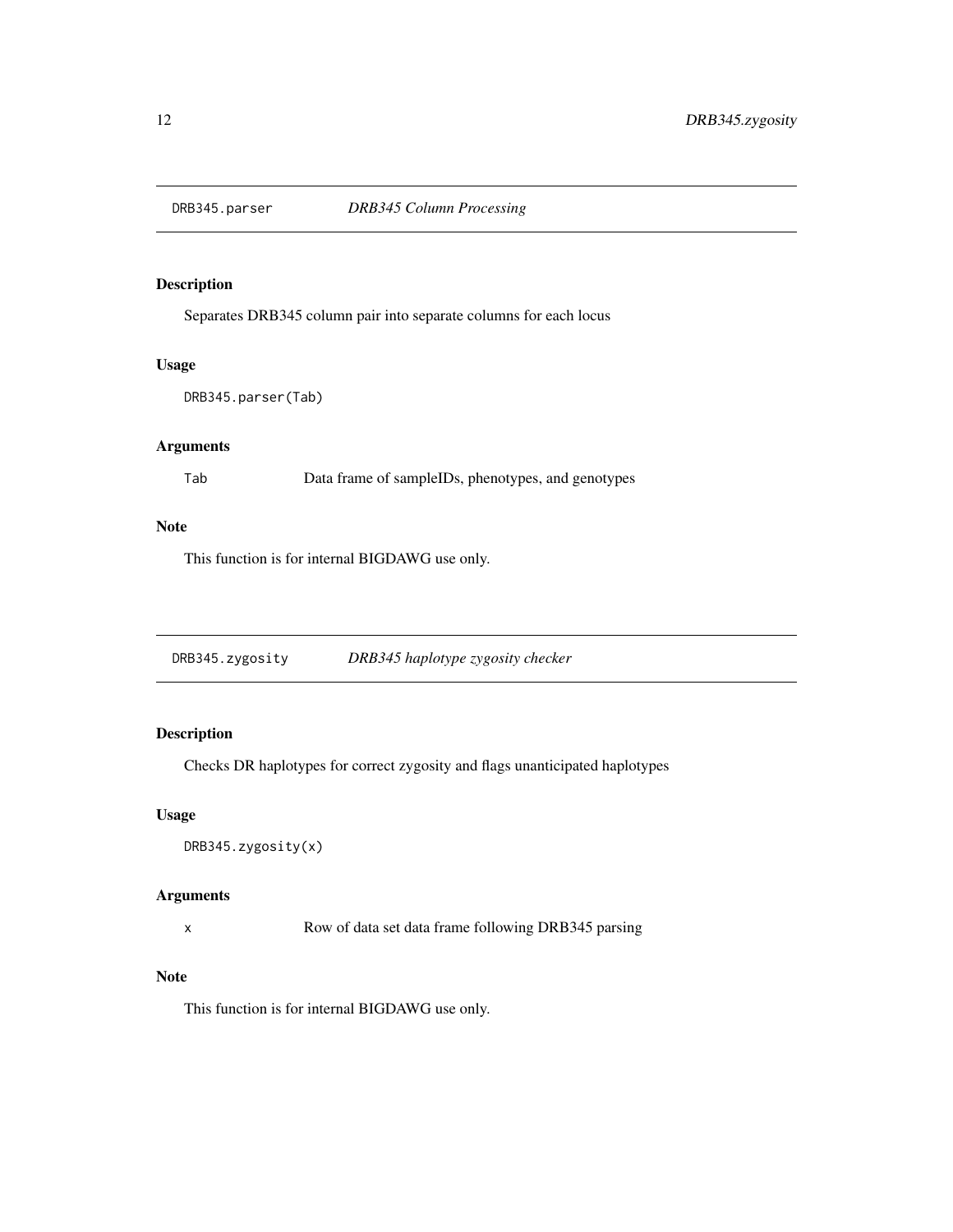<span id="page-12-0"></span>

Displays error codes attributable to data formatting and Locus/Allele naming. Writes to log file.

#### Usage

Err.Log(Output, x, y = NULL)

#### Arguments

| Output | Logical indicating if Error logging should be written to a file. |
|--------|------------------------------------------------------------------|
| x      | Log Code.                                                        |
| v      | Misc information relevant to error.                              |

#### Note

This function is for internal BIGDAWG use only.

| EVSremoval | <i>Expression Variant Suffix Removal</i> |
|------------|------------------------------------------|
|------------|------------------------------------------|

#### Description

Removes expression variant suffixes from HLA alleles in the exon protein alignment object.

#### Usage

```
EVSremoval(Locus, EPList)
```
#### Arguments

| Locus  | Locus to be filtered against. |
|--------|-------------------------------|
| EPList | Exon Protein Alignment Object |

#### Note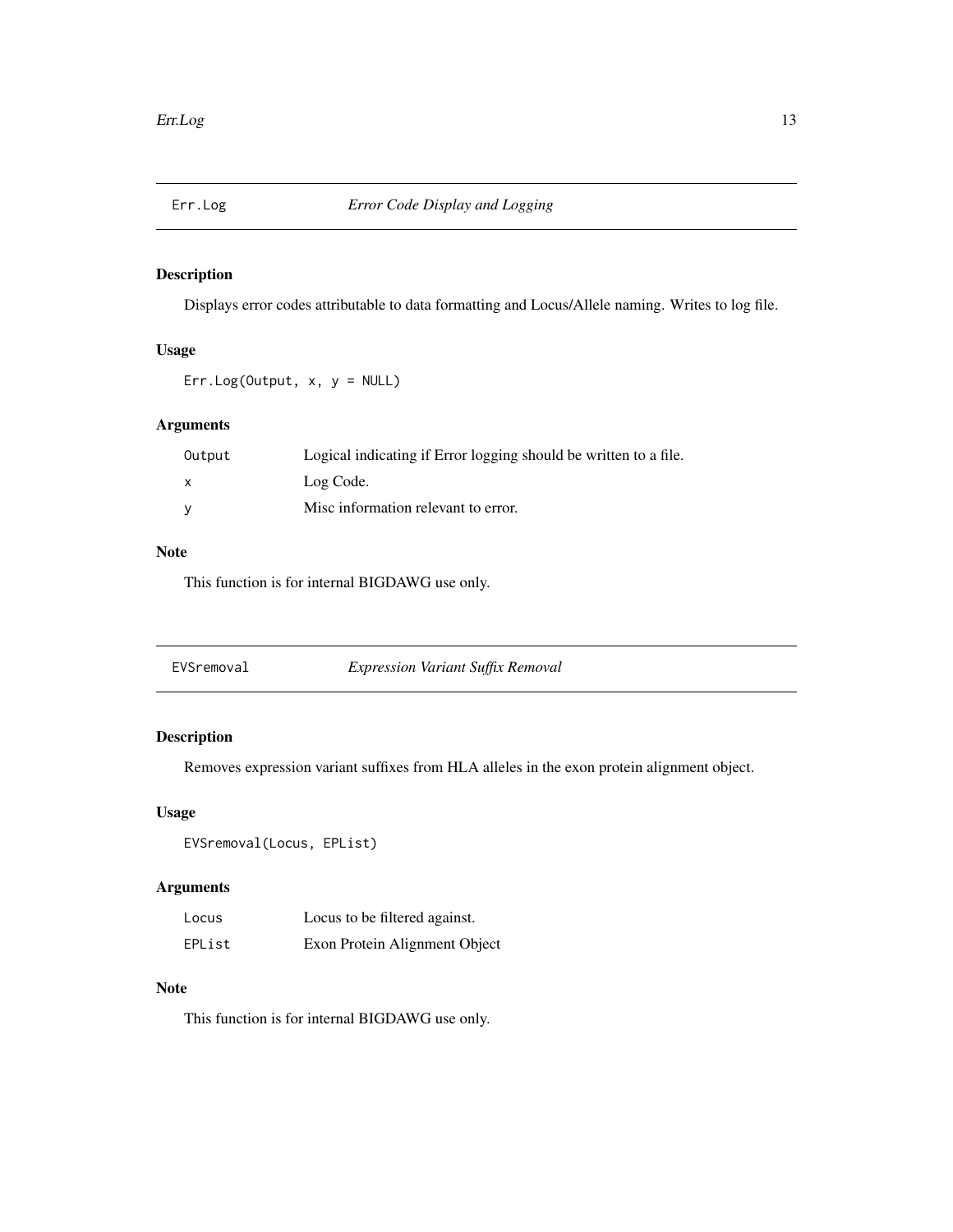<span id="page-13-0"></span>Dynamically creates an alignmnet of Allele exons for Analysis.

#### Usage

ExonPtnAlign.Create(Locus, RefTab)

#### Arguments

| Locus  | Locus alignment to be formatted.                             |
|--------|--------------------------------------------------------------|
| RefTab | Reference exon protein information for alignment formatting. |

#### Note

This function is for internal BIGDAWG use only.

ExonPtnList *Exon 2 (class II) or 2/3 (class I) protein alignments.*

#### Description

Alignment object for use in the amino acid analysis.

#### Usage

ExonPtnList

#### Format

A list wherein each element is an alignment dataframe for a single locus.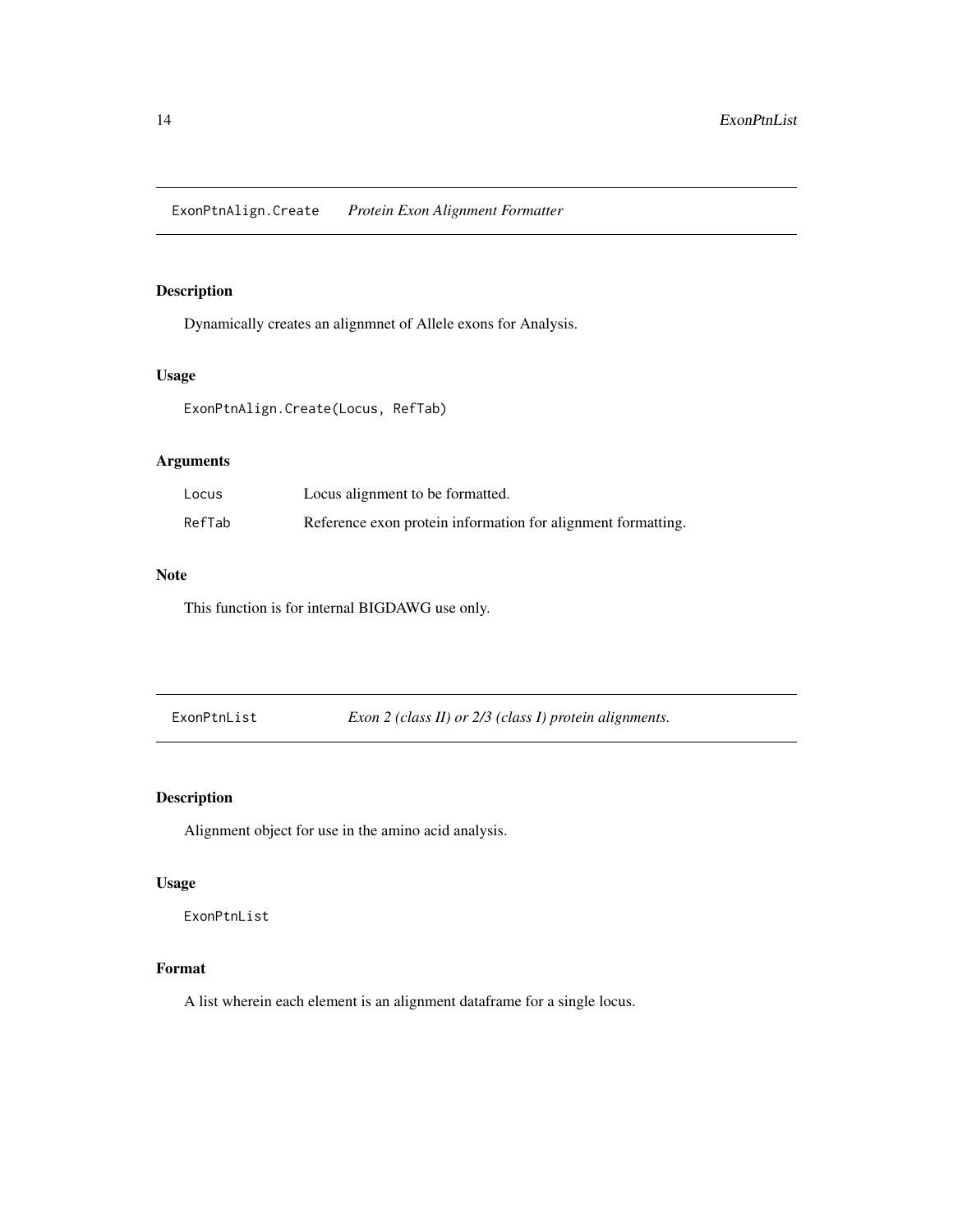<span id="page-14-0"></span>getAllele.Count *Recompute number of alleles*

#### Description

Using Freq.Final, recompute number of alleles

#### Usage

```
getAllele.Count(x)
```
#### Arguments

x Locus specific contingency matrix getCS.Mat output.

#### Note

This function is for internal BIGDAWG use only.

getCS.Mat *Chi square matrices*

#### Description

Chi Square contingency matrix builder with rare cell binning

#### Usage

getCS.Mat(Locus, genos.sub, Allele.Freq, Allele.Combn)

#### Arguments

| Locus        | Locus of interest.               |
|--------------|----------------------------------|
| genos.sub    | Genotypes for locus of interest. |
| Allele.Freg  | Allele frequencies.              |
| Allele.Combn | Allele combinations.             |

#### Note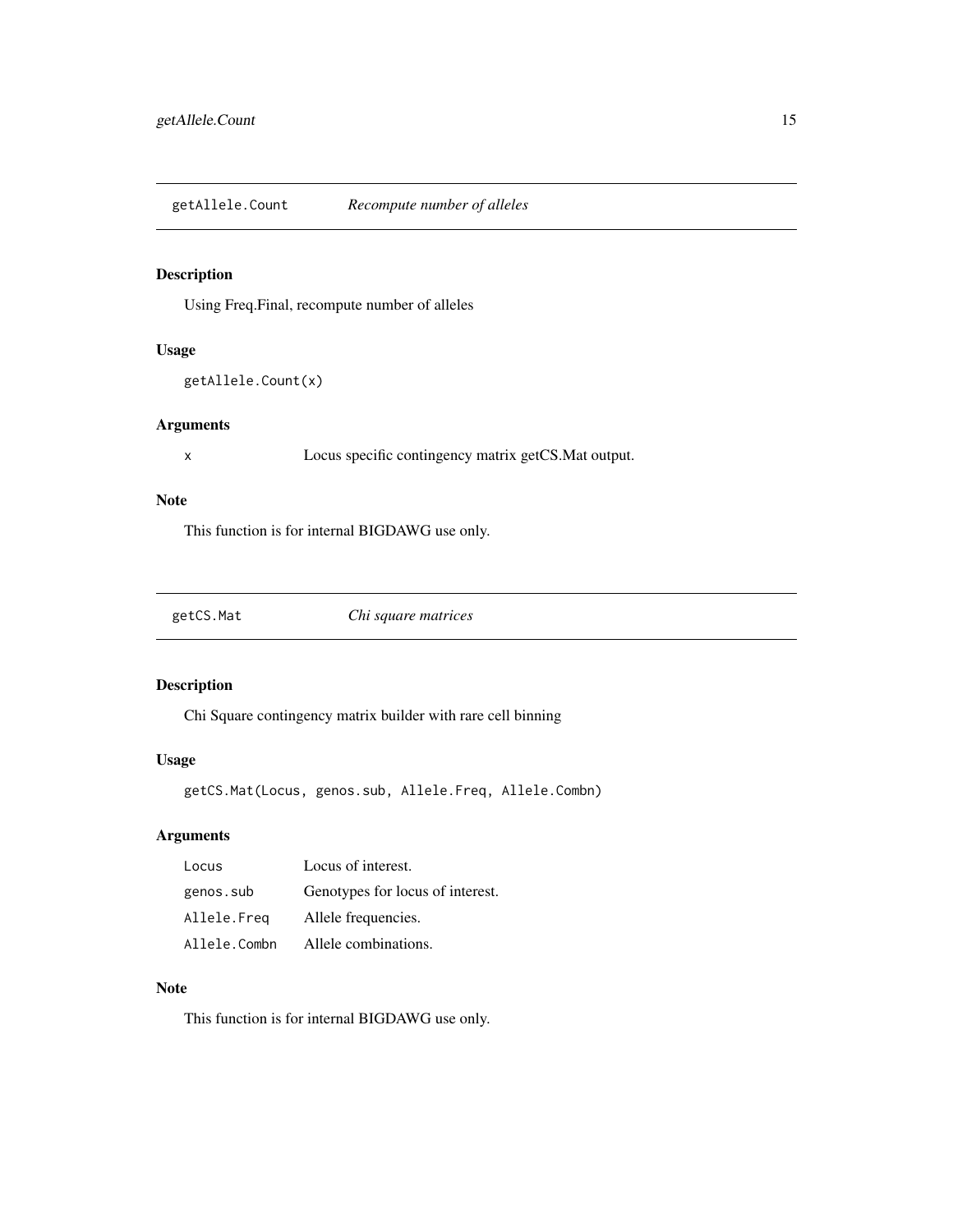<span id="page-15-0"></span>

Calculate chi square test statistic

#### Usage

getCS.stat(Locus, Freq.Final)

#### Arguments

| Locus      | Locus of interest.                    |
|------------|---------------------------------------|
| Freg.Final | Contingency Matrix getCS. Mat output. |

#### Note

This function is for internal BIGDAWG use only.

| <b>HLA</b> trimming function<br>GetField |  |
|------------------------------------------|--|
|------------------------------------------|--|

### Description

Trim a properly formatted HLA allele to desired number of fields.

#### Usage

GetField(x, Res)

#### Arguments

| x   | HLA allele.         |
|-----|---------------------|
| Res | Resolution desired. |

#### Note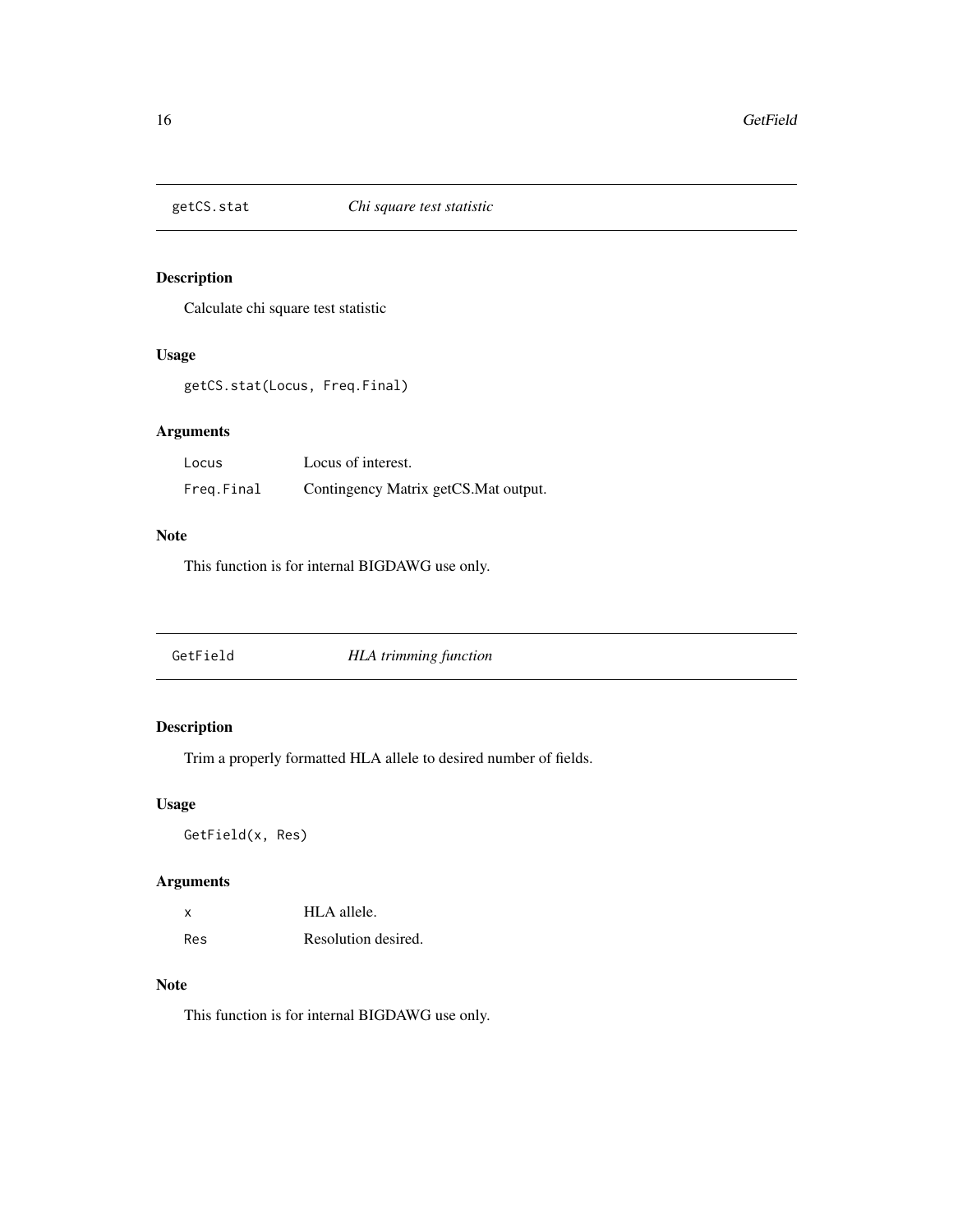<span id="page-16-0"></span>

Download Protein Alignment and Accessory Files

#### Usage

```
GetFiles(Loci)
```
#### Arguments

Loci HLA Loci to be fetched. Limited Loci available.

#### Note

This function is for internal BIGDAWG use only.

getHap *Haplotype Table Maker*

#### Description

Builds table of haplotypes from

#### Usage

getHap(SID, HaploEM)

#### Arguments

| SID     | Index number (i.e., row number) of sample ID from genotype matrix. |
|---------|--------------------------------------------------------------------|
| HaploEM | Haplotype output object from haplo.stat::haplo.em function.        |

#### Note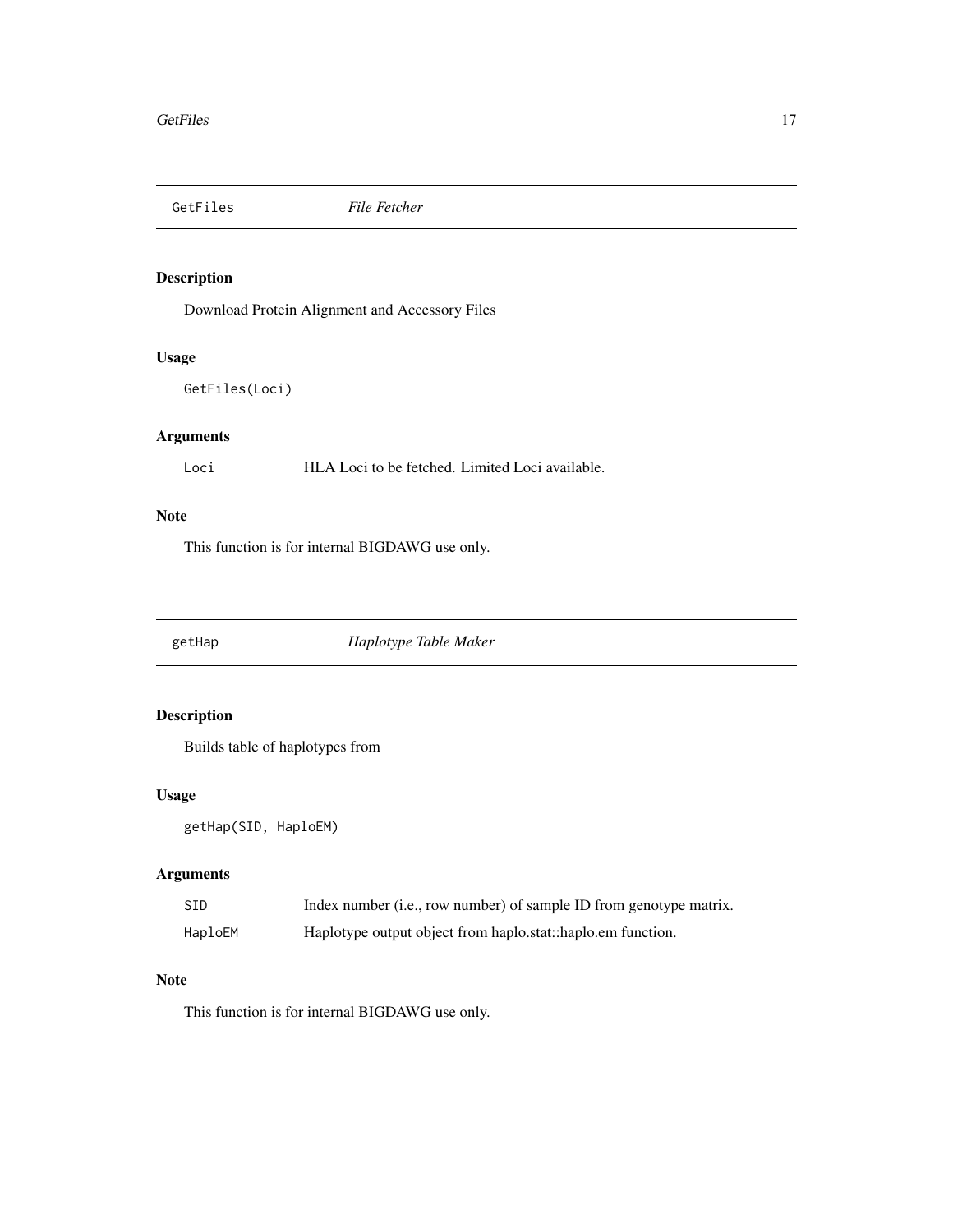<span id="page-17-0"></span>

Get observed frequency of genotypes

#### Usage

getObsFreq(x, genos.locus)

#### Arguments

| X           | Single genotype. |
|-------------|------------------|
| genos.locus | Locus genotypes. |

#### Note

This function is for internal BIGDAWG use only.

#### H *Haplotype Analysis Function*

#### Description

This is the workhorse function for the haplotype analysis.

#### Usage

H(genos.sub, grp)

#### Arguments

| genos.sub | The genotype columns of the loci(locus) set being analyzed. |
|-----------|-------------------------------------------------------------|
| grp       | Case/Control or Phenotype groupings.                        |

#### Note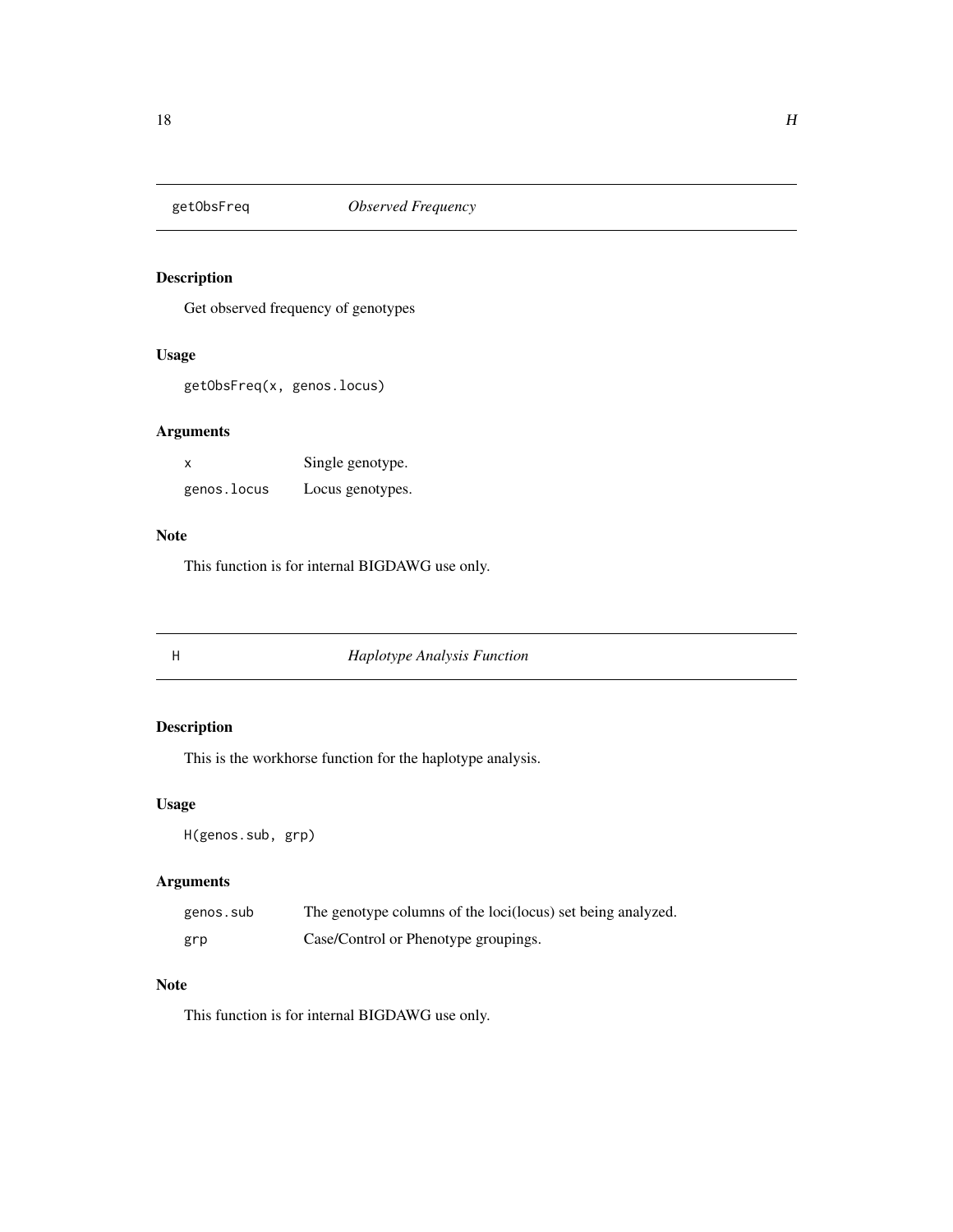<span id="page-18-0"></span>

Wrapper for main H function

#### Usage

H.wrapper(SID, Tabsub, loci, loci.ColNames, genos, grp, All.Pairwise, Output, Verbose)

#### Arguments

| <b>SID</b>    | Character vector of subject IDs.                        |
|---------------|---------------------------------------------------------|
| Tabsub        | Data frame of genotype calls for set being analyzed.    |
| loci          | Character vector of unique loci being analyzed.         |
| loci.ColNames | Character vector of genos column names.                 |
| genos         | The genotype columns of the loci set being analyzed.    |
| grp           | Case/Control or Phenotype groupings.                    |
| All.Pairwise  | Haplotype argument carryover from main BIGDAWG function |
| Output        | Data return carryover from main BIGDAWG function        |
| Verbose       | Summary display carryover from main BIGDAWG function    |

#### Note

This function is for internal BIGDAWG use only.

HLA\_data *Example HLA Dataset*

#### Description

A synthetic dataset of HLA genotypes for using bigdawg.

#### Usage

HLA\_data

#### Format

A data frame with 2000 rows and 14 variables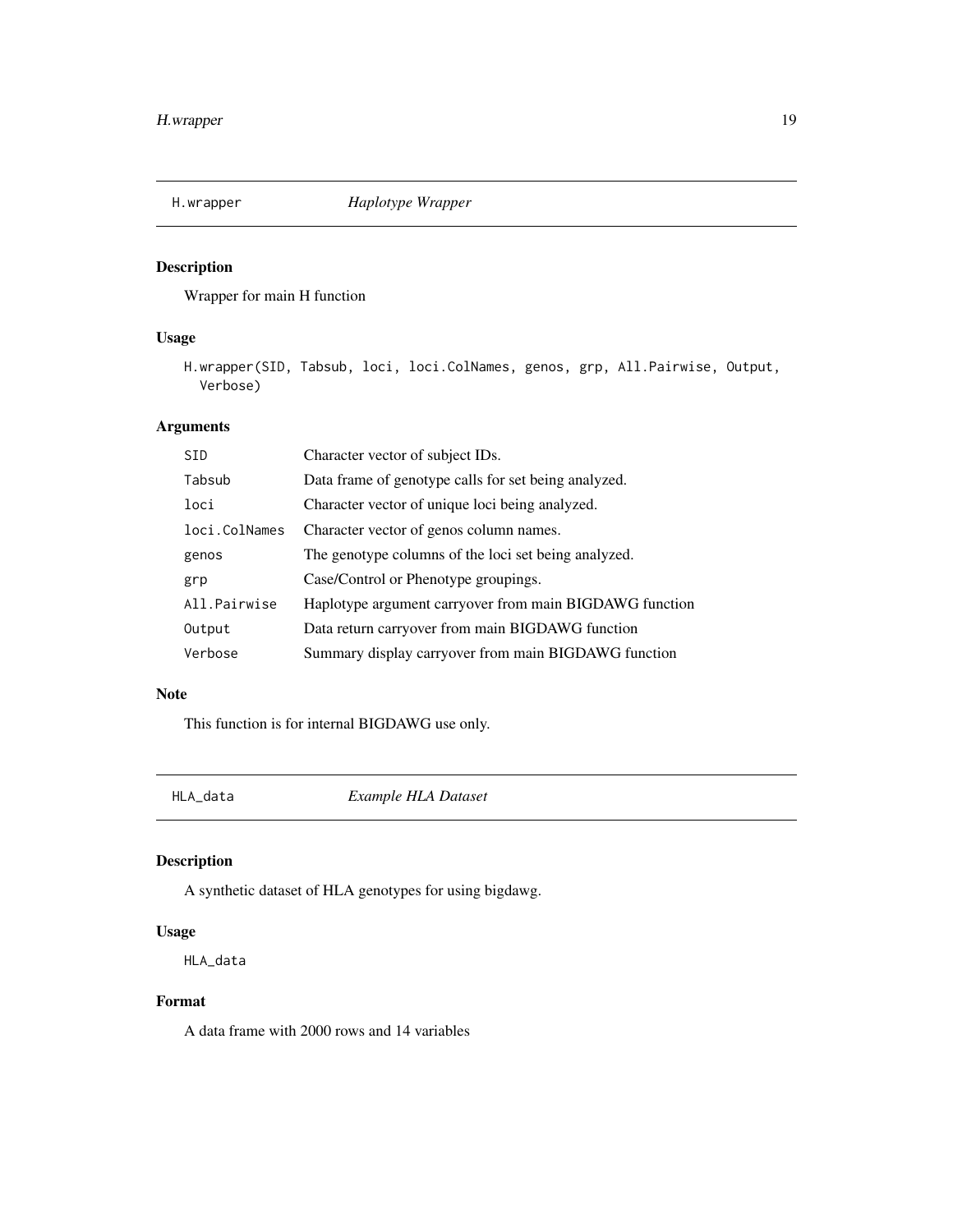This is the main function for the HWE analysis.

#### Usage

```
HWE(Tab, All.ColNames)
```
#### Arguments

| Tab          | data frame of genotype files post processing. |
|--------------|-----------------------------------------------|
| All.ColNames | character vector of Tab object column names.  |

#### Note

This function is for internal BIGDAWG use only.

HWE.ChiSq *Hardy Weinbergy Equilibrium Function*

#### Description

This is the workhorse function for each group analysis.

#### Usage

```
HWE.ChiSq(genos.sub, loci, nloci)
```
#### Arguments

| genos.sub | data frame of genotype files post processing. |
|-----------|-----------------------------------------------|
| loci      | list of loci.                                 |
| nloci     | number of loci in list                        |

#### Note

<span id="page-19-0"></span>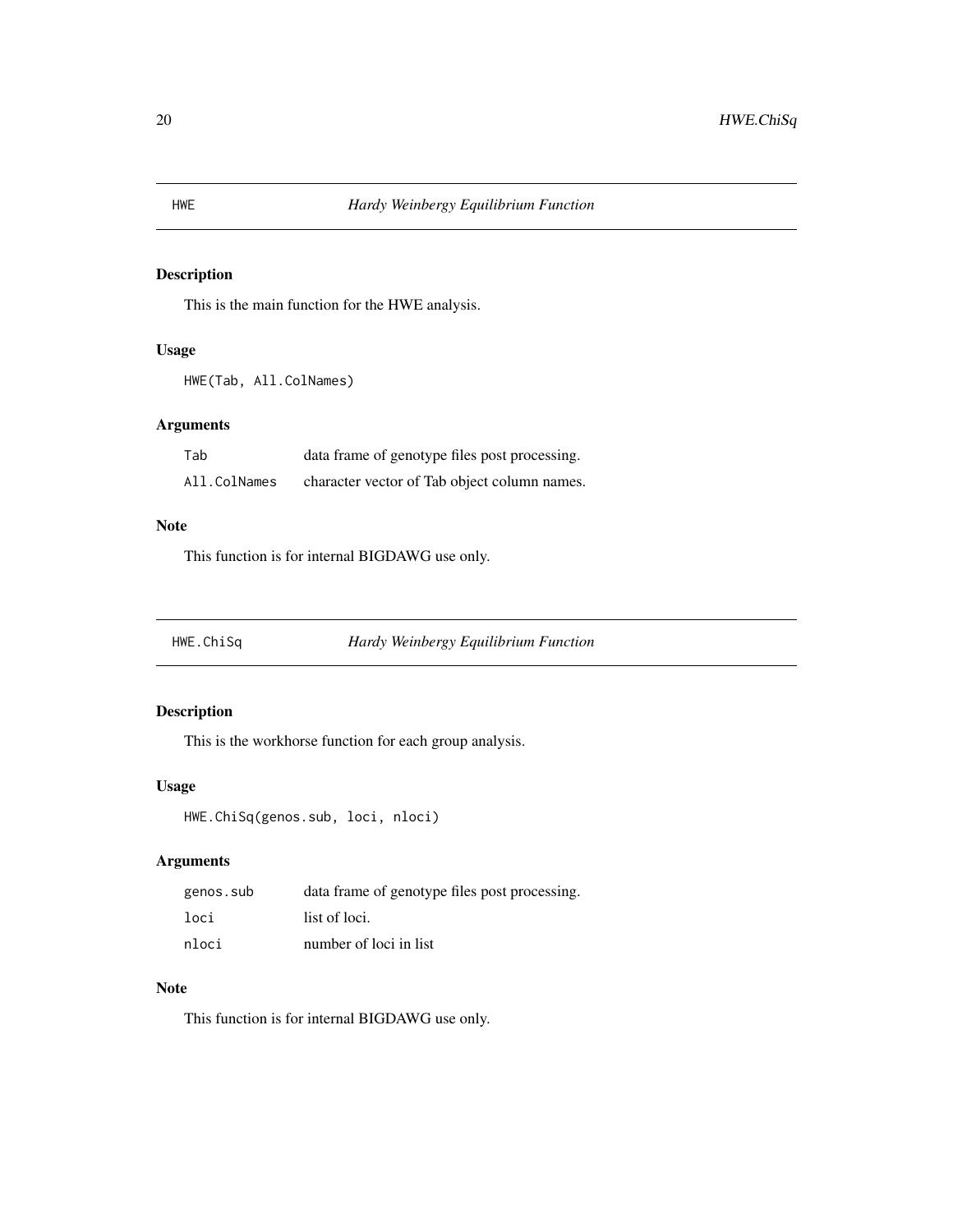<span id="page-20-0"></span>

Wrapper for main HWE function

#### Usage

HWE.wrapper(Tab, All.ColNames, Output, Verbose)

#### Arguments

| Tab          | Data frame of genotype files post processing.        |
|--------------|------------------------------------------------------|
| All.ColNames | Character vector of Tab object column names.         |
| Output       | Data return carryover from main BIGDAWG function     |
| Verbose      | Summary display carryover from main BIGDAWG function |

#### Note

This function is for internal BIGDAWG use only.

L *Locus Analysis Function*

#### Description

This is the workhorse function for the locus level analysis.

#### Usage

L(loci.ColNames, Locus, genos, grp, nGrp0, nGrp1)

#### Arguments

|       | loci.ColNames The column names of the loci being analyzed. |
|-------|------------------------------------------------------------|
| Locus | Locus being analyzed.                                      |
| genos | Genotype table                                             |
| grp   | Case/Control or Phenotype groupings.                       |
| nGrp0 | Number of controls                                         |
| nGrp1 | Number of cases                                            |

#### Note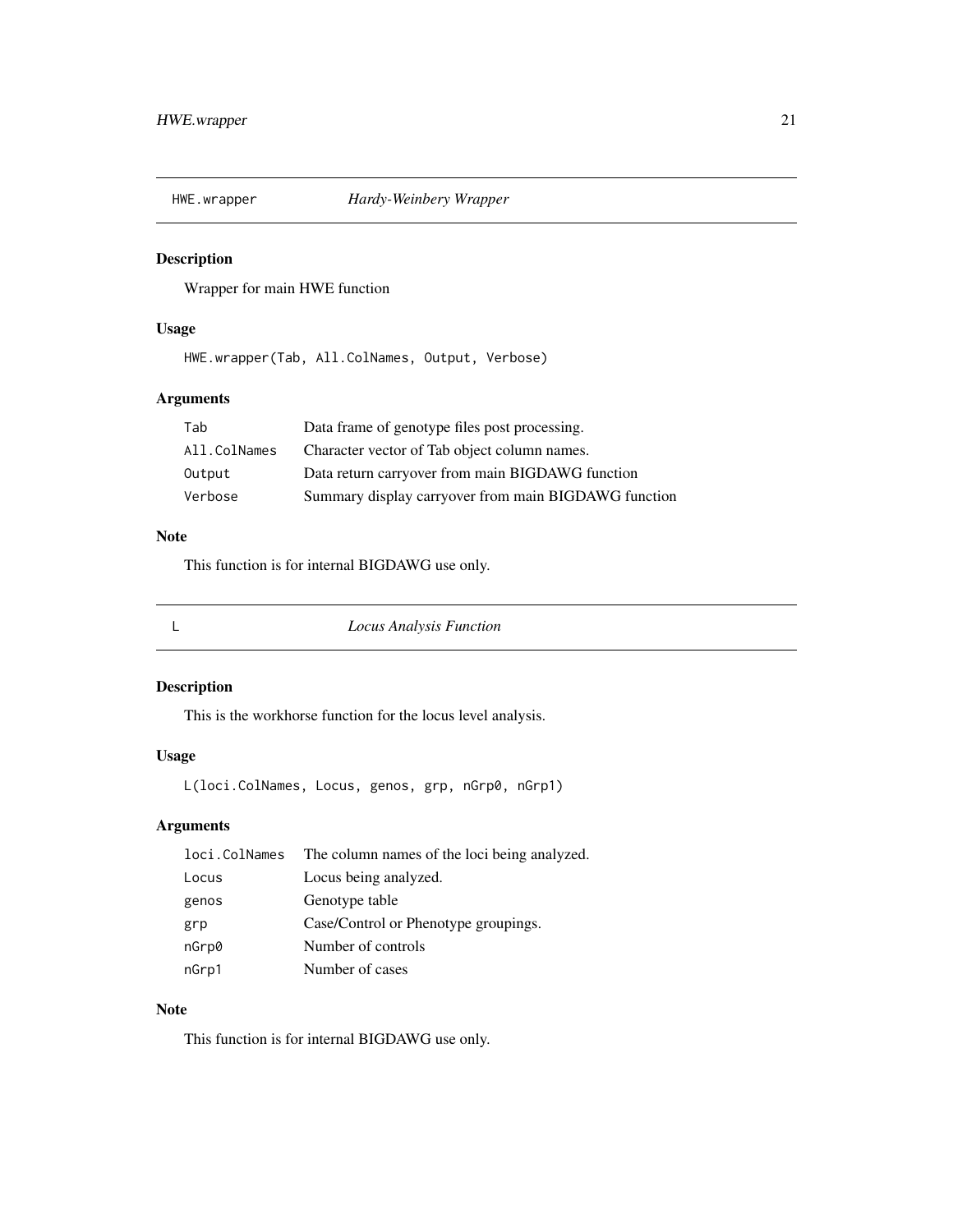<span id="page-21-0"></span>

Wrapper for main L function

#### Usage

L.wrapper(nloci, loci, loci.ColNames, genos, grp, nGrp0, nGrp1, Output, Verbose)

#### Arguments

| nloci         | Number of loci being analyzed.                       |
|---------------|------------------------------------------------------|
| loci          | Loci being analyzed.                                 |
| loci.ColNames | The column names of the loci being analyzed.         |
| genos         | Genotype table                                       |
| grp           | Case/Control or Phenotype groupings.                 |
| nGrp0         | Number of controls                                   |
| nGrp1         | Number of cases                                      |
| Output        | Data return carryover from main BIGDAWG function     |
| Verbose       | Summary display carryover from main BIGDAWG function |
|               |                                                      |

#### Note

This function is for internal BIGDAWG use only.

make2x2 *Creation of a 2x2 table using the indicated orientation.*

#### Description

make2x2 function port epicalc version 2.15.1.0 (Virasakdi Chongsuvivatwong, 2012)

#### Usage

```
make2x2(caseexp, controlex, casenonex, controlnonex)
```
#### Arguments

| caseexp      | Number of cases exposed        |
|--------------|--------------------------------|
| controlex    | Number of controls exposed     |
| casenonex    | Number of cases not exosed     |
| controlnonex | Number of controls not exposed |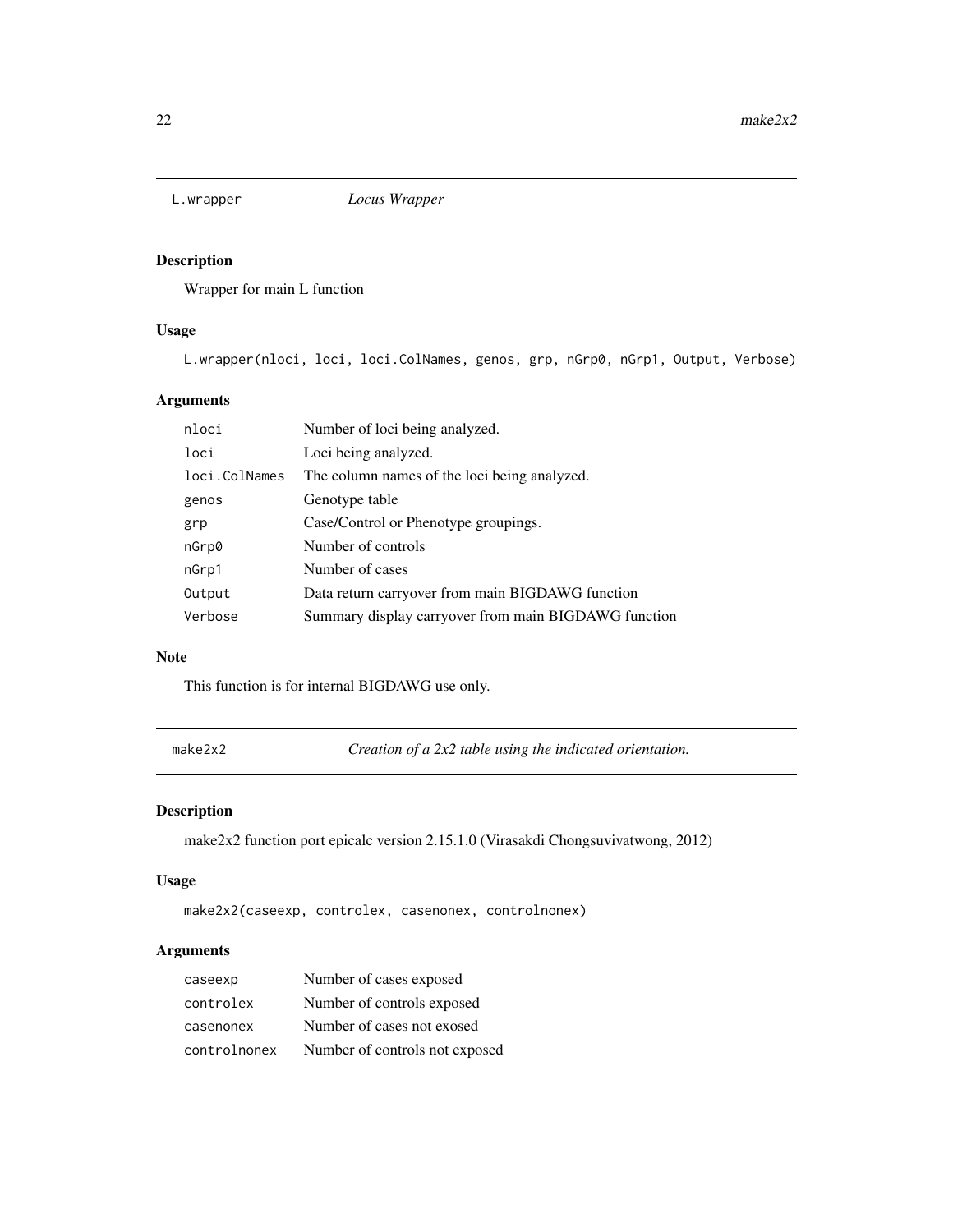#### <span id="page-22-0"></span>makeComb 23

#### Note

This function is for internal BIGDAWG use only.

#### makeComb *Genotype Combination Maker*

#### Description

Make data frame of possible genotype combinations

#### Usage

makeComb(x)

#### Arguments

x Number of alleles.

#### Note

This function is for internal BIGDAWG use only.

|  | PgrpExtract | HLA P group Finder |  |
|--|-------------|--------------------|--|
|--|-------------|--------------------|--|

#### Description

Identify P group for a given allele if exists.

#### Usage

PgrpExtract(x, y)

#### Arguments

| x | Allele of interest. |
|---|---------------------|
| ٧ | Formatted P groups. |

#### Note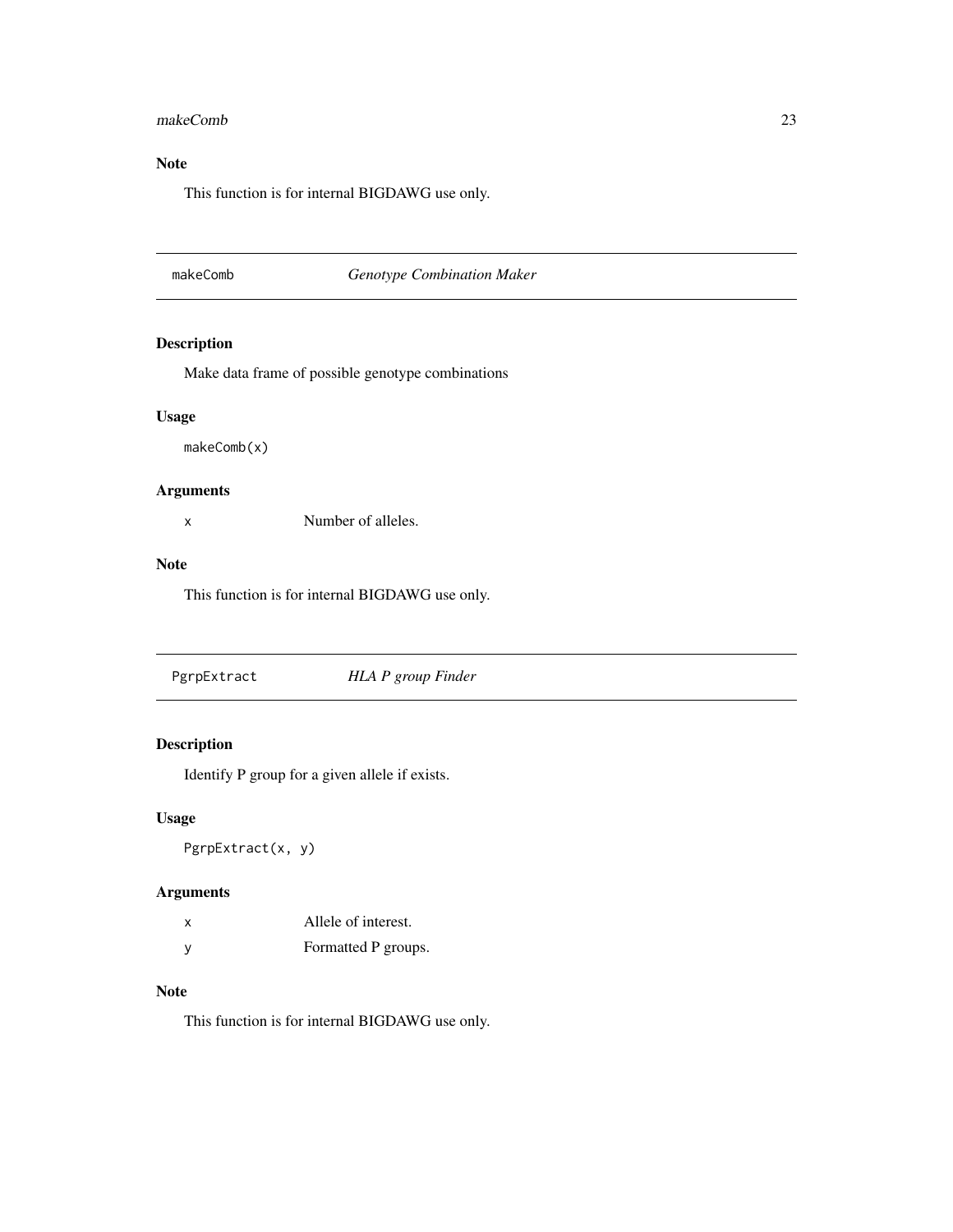<span id="page-23-0"></span>

Format the hla\_nom\_p.txt read table object for a specific locus.

#### Usage

```
PgrpFormat(x, Locus)
```
#### Arguments

| $\boldsymbol{\mathsf{x}}$ | P group object from read.table command. |
|---------------------------|-----------------------------------------|
| Locus                     | Locus to be filtered on.                |

#### Note

This function is for internal BIGDAWG use only.

| PreCheck | Data summary function |  |
|----------|-----------------------|--|
|          |                       |  |

#### Description

Summary function for sample population within data file.

#### Usage

PreCheck(Tab, All.ColNames, rescall, HLA, Verbose, Output)

#### Arguments

| Tab          | Loci available in exon protein list alignment object. |
|--------------|-------------------------------------------------------|
| All.ColNames | Column names from genotype data.                      |
| rescall      | HLA resolution set for analysis.                      |
| HLA          | HLA bigdawg argument passed to function               |
| Verbose      | Summary display carryover from BIGDAWG function.      |
| Output       | Data output carryover form BIGDAWG function           |

#### Note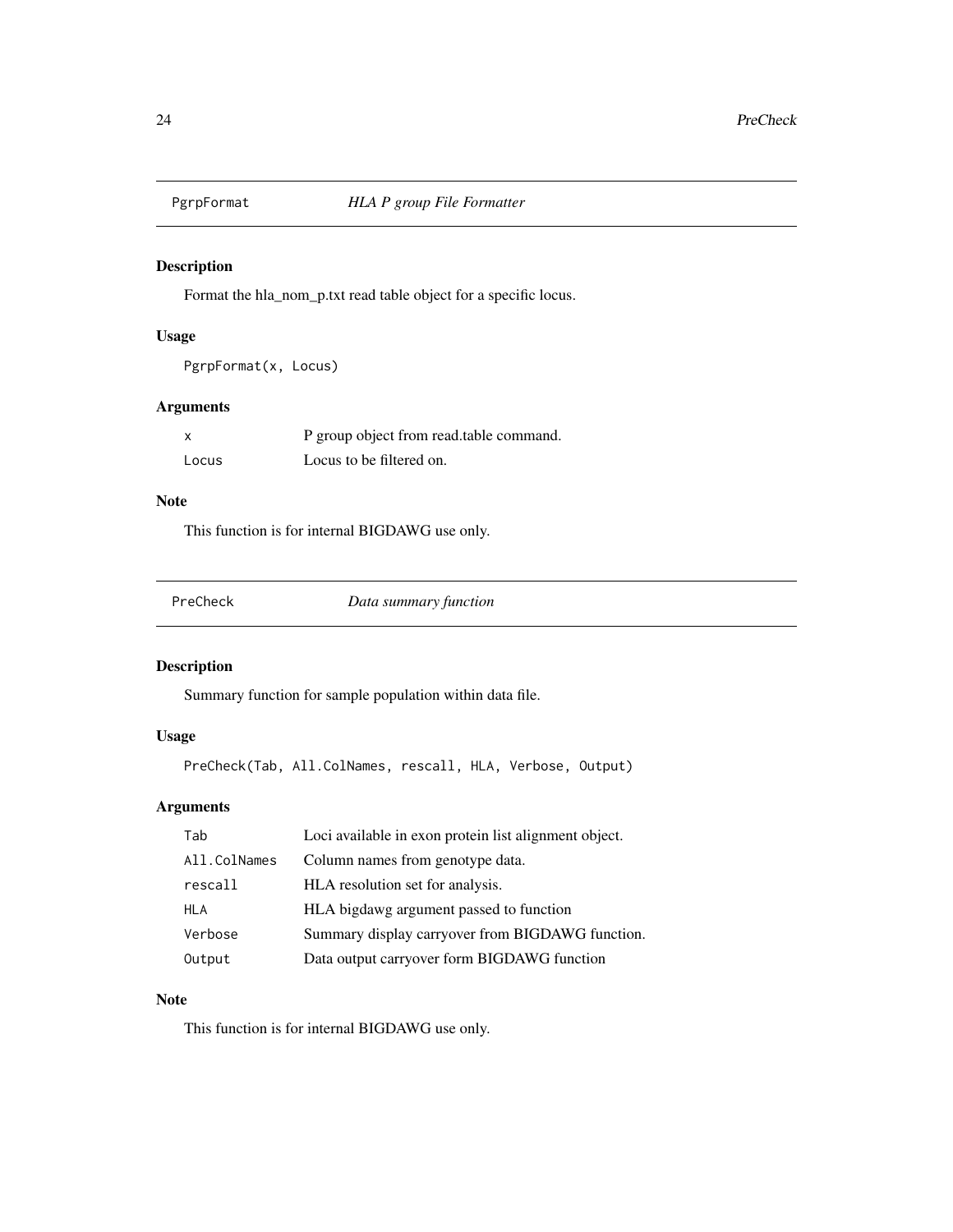<span id="page-24-0"></span>

Replaces allowable absent allele strings with  $\wedge$  symbol.

#### Usage

```
rmABstrings(df)
```
#### Arguments

df Genotypes dataframe.

#### Note

This function is for internal BIGDAWG use only.

RunChiSq *Chi-squared Contingency Table Test*

#### Description

Calculates chi-squared contingency table tests and bins rare cells.

#### Usage

RunChiSq(x)

#### Arguments

x Contingency table.

#### Note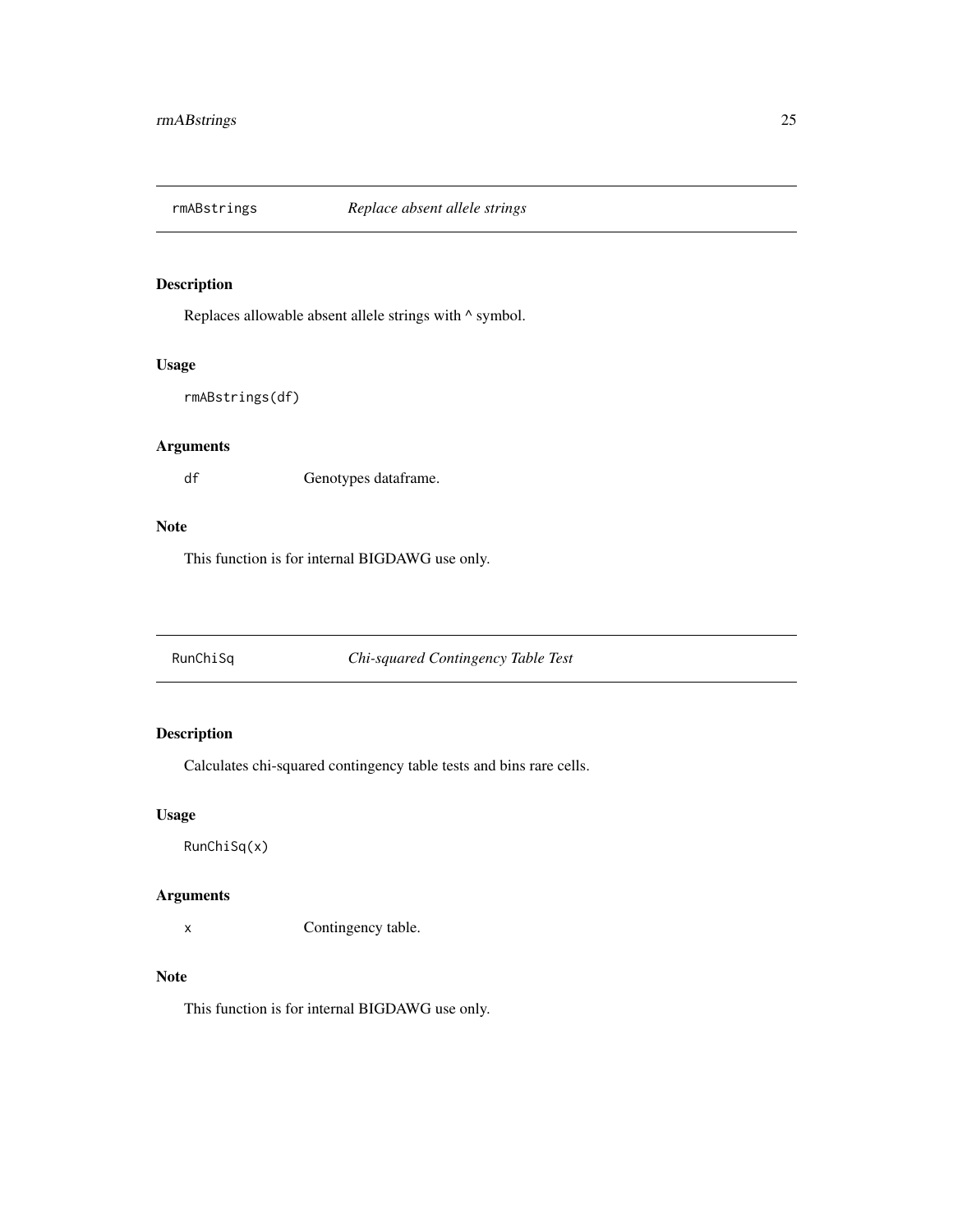<span id="page-25-0"></span>TableMaker *Table Maker*

#### Description

Table construction of per haplotype for odds ratio, confidence intervals, and pvalues

#### Usage

TableMaker(x)

#### Arguments

x Contingency table with binned rare cells.

#### Note

This function is for internal BIGDAWG use only.

| UpdateRelease | Update function for protein aligment upon new IMGT HLA data re- |
|---------------|-----------------------------------------------------------------|
|               | lease                                                           |

#### Description

This updates the protein aligment used in checking HLA loci and alleles as well as in the amino acid analysis. Alignment must exist in database (ftp://ftp.ebi.ac.uk/pub/databases/ipd/imgt/hla/alignments/) or update will fail.

#### Usage

UpdateRelease(Add.Loci = NULL, Force =  $F$ , Restore =  $F$ , Output =  $F$ )

#### Arguments

| Add.Loci | Character string or vector of loci that should be added to default loci (default $=$<br>HLA-A,B,C,DRB1/3/4/5,DQA1,DQB1,DPA1,DPB1). |
|----------|------------------------------------------------------------------------------------------------------------------------------------|
| Force    | Logical specifiving if update should be forced.                                                                                    |
| Restore  | Logical specifying if the original alignment file be restored.                                                                     |
| Output   | Logical indicating if error reporting should be written to file.                                                                   |